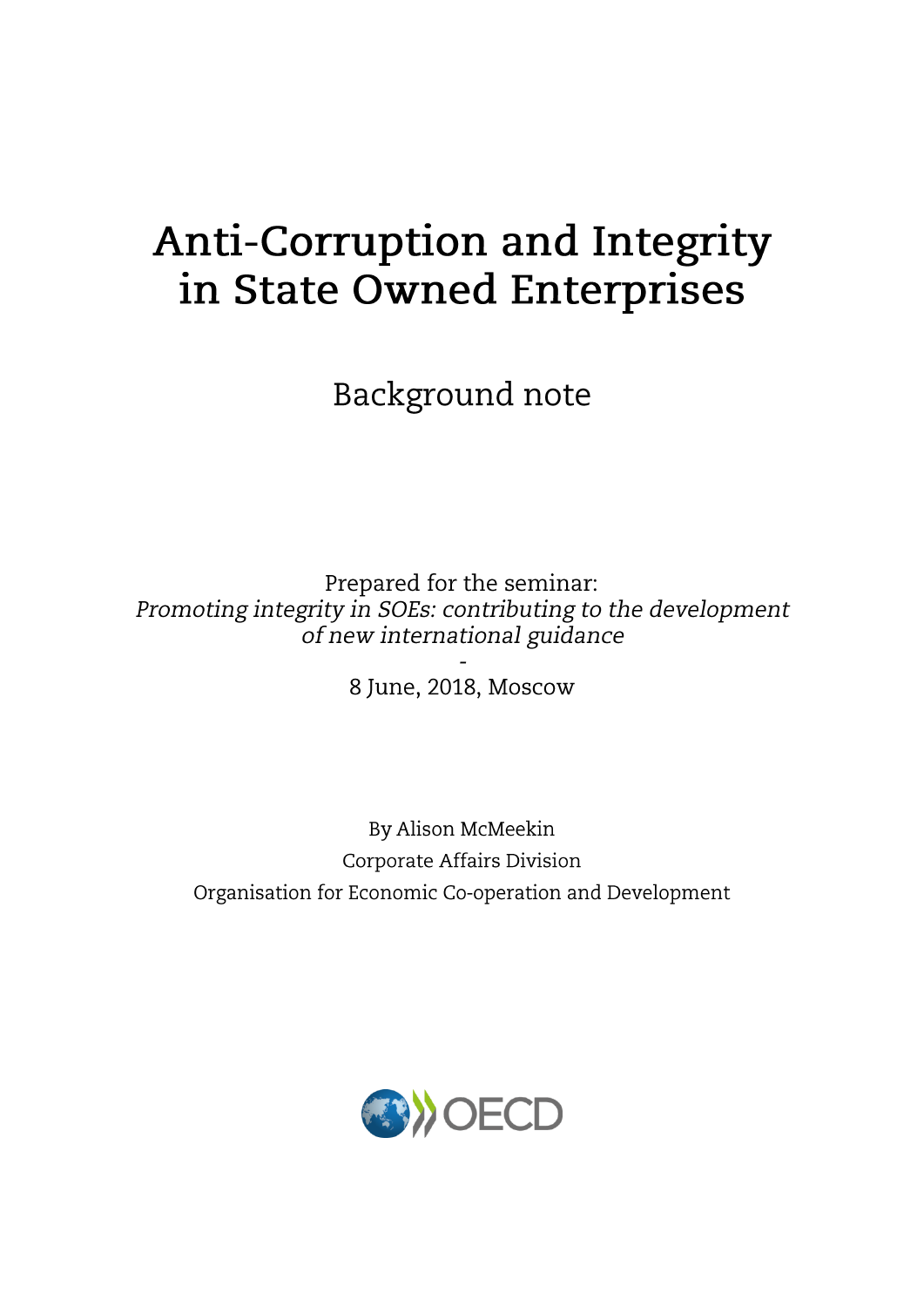**2 │**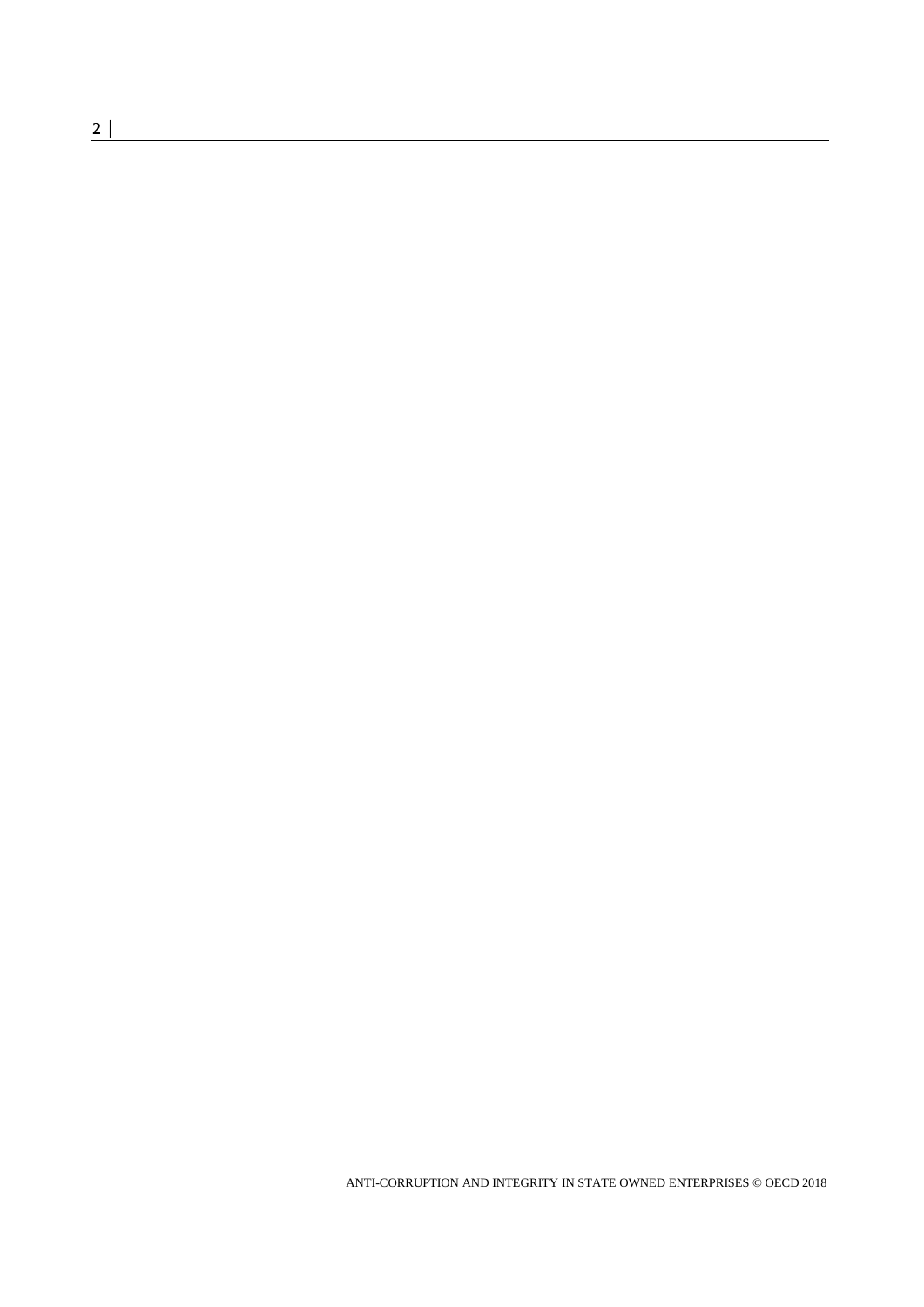## *Table of Contents*

| Part A: Summary of findings: "Anti-corruption and integrity in state-owned enterprises:                                                                                                   |  |
|-------------------------------------------------------------------------------------------------------------------------------------------------------------------------------------------|--|
|                                                                                                                                                                                           |  |
| 3. What can SOEs do? Promoting integrity and preventing corruption in state-owned enterprises  11                                                                                         |  |
| 3.2. What can the state do? The state as an active, informed, professional and accountable owner15                                                                                        |  |
| Part B: Proposed building blocks of future Anti-corruption and integrity guidelines for the                                                                                               |  |
| Building block 1: Apply high standards of integrity to those exercising ownership of state-                                                                                               |  |
| Building block 2: Establish ownership arrangements that are conducive to integrity 20                                                                                                     |  |
| Building block 3: Ensure clarity in the legal and regulatory framework and in the State's                                                                                                 |  |
| Building block 4: Act as an informed and active owner with regards to integrity in state-                                                                                                 |  |
| Building block 5: Require adequate risk management systems within state-owned enterprises21<br>Building block 6: Require adoption of high quality integrity mechanisms within state-owned |  |
| Building block 7: Safeguard the autonomy of state-owned enterprises and their decision-                                                                                                   |  |
| Building Block 8: Require objective external review of state-owned enterprises and the                                                                                                    |  |
| Building block 9: Take action and respect due process for investigations and prosecutions  22                                                                                             |  |
|                                                                                                                                                                                           |  |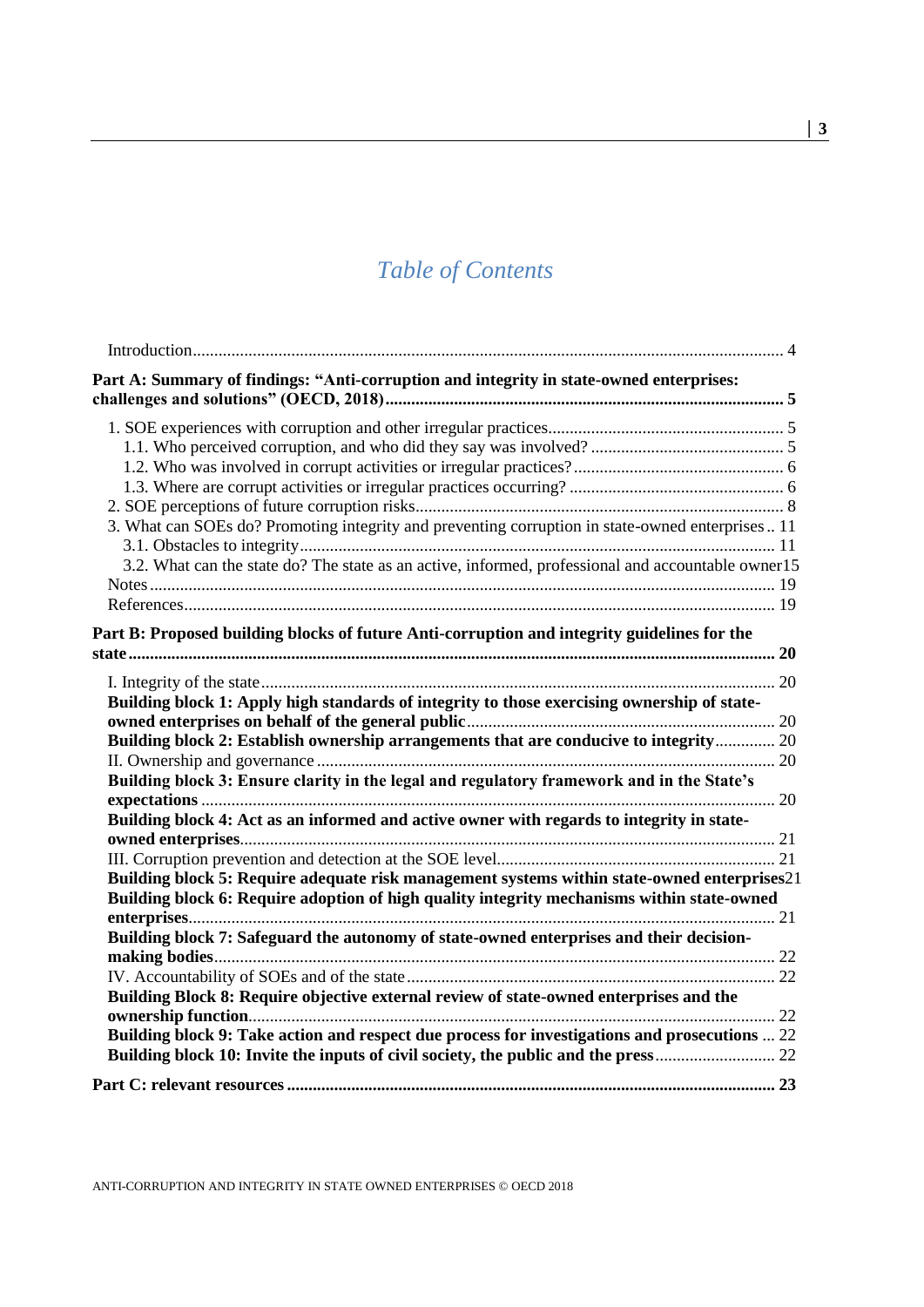## <span id="page-3-0"></span>**Introduction**

This background document was prepared for the event, *"Promoting integrity in SOEs: contributing to the development of new international guidance"*, in Moscow on 8 June, funded by the Siemens Integrity Initiative and supported by Deloitte CIS and the Federal Antimonopoly Service of the Russian Federation.

It sheds light on an ongoing initiative of the OECD and the OECD's Working Party on State Ownership and Privatisation Practices ("Working Party") on integrity and anti-corruption in state owned enterprises.

The work builds from the [OECD Guidelines on Corporate Governance of State-Owned Enterprises](http://www.oecd.org/corporate/guidelines-corporate-governance-SOEs.htm) (the "SOE Guidelines") – the sole internationally agreed standard for the governance of state-owned companies (OECD, 2015a). The SOE Guidelines supplement and complement the [G20/OECD Principles of Corporate](https://www.oecd-ilibrary.org/governance/g20-oecd-principles-of-corporate-governance-2015_9789264236882-en)  [Governance](https://www.oecd-ilibrary.org/governance/g20-oecd-principles-of-corporate-governance-2015_9789264236882-en) (2015).

## **This document prepared for the event on 8 June, 2018, is broken into three parts:**

## $\rightarrow$  Part A

Presents the key findings from OECD's 2018 report "Anti-Corruption and Integrity in State-Owned Enterprises: challenges and solutions" (available in full in English). The full report summarises the perspectives of 347 SOE representatives, including board members, executive management and heads of compliance, legal, audit or similar. The report covers 213 state-owned enterprises in 34 countries, including 5 state-owned companies from Russia. The report also integrates state-level responses from 28 countries.

## $\rightarrow$  Part B

Presents the 10 draft recommendations that could form the basis of future OECD Guidelines on Anti-Corruption and Integrity in SOEs. They are informed by the findings of the report presented in part A. **These 10 draft recommendations are under consultation and comments received will inform the discussion of the Working Party going forward**.

## $\rightarrow$  **Part C:**

Lists international instruments relevant to promoting integrity in state-owned enterprises

## **4 │**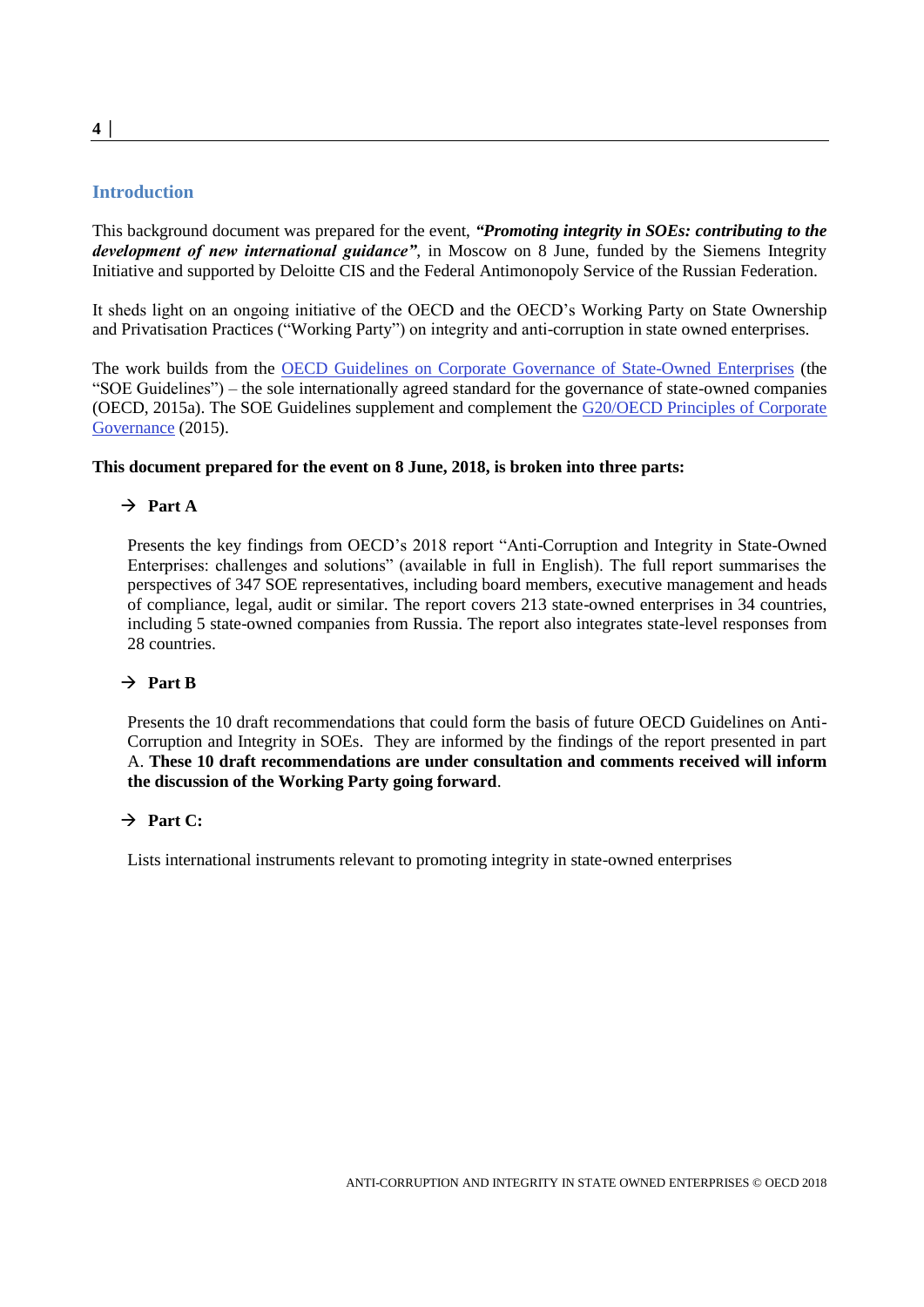## <span id="page-4-0"></span>**Part A: Summary of findings: "Anti-corruption and integrity in state-owned enterprises: challenges and solutions" (OECD, 2018)**

This document presents findings from the OECD's 2018 report "*Anti-corruption and integrity in stateowned enterprises: challenges and solutions"*. The 2018 report assesses challenges and good practices in promoting integrity and preventing corruption in state-owned enterprises<sup>i</sup> (SOEs) in a large number of OECD and partner countries. It analyses the responses to a 2017 survey of almost 350 SOE board members and executive management in 213 SOEs, including 5 SOEs in Russia, and a second survey of 28 state ownership entities in OECD member and non-member countries.

## <span id="page-4-1"></span>**1. SOE experiences with corruption and other irregular practices**

SOEs have been in the spotlight in recent years in view of their increasing international presence and market share. They have also been under scrutiny for corruption and other irregular practices in and around SOEs, with a swelling literature on the potential for undue influence, bribery and other infractions to interfere with the daily operations of an SOE. The OECD's 2014 Foreign Bribery Report found that SOE officials were more often promised or given foreign bribes, and of a higher financial value, than any other public official in all concluded cases of foreign bribery of public officials between 1999 and 2014 (OECD, 2014). A study conducted by the IMF found that 30% of its mission chief respondents viewed corruption to be widespread in the real sector - 71% percent of whom attributed it to malpractices in the state owned enterprise sector (IMF, 2017).

**Of the 347 SOE respondents in the OECD's 2017 survey, 42% report to have seen corruption risks and risks of other irregular practices materialise into activity/action in their company in the previous three years.** From another view: in 49% of surveyed companies, at least one respondent reported to have witnessed corrupt or other irregular practices in their company in the last three years. "Irregular practices" are considered activities or behaviours that range from explicit corruption to other offenses, such as stealing, that may be representative of systematic issues that inhibit a culture of integrity.

The proportion of those witnessing corruption or other irregular practices in SOEs, as reported by participants of this OECD 2017 survey, appears higher than other international studies that also attempt to measure incidence of corruption and misconduct in both SOEs and other non-state firms, though the results cannot be directly compared as they followed different methodologies. The 2015 Global Business Ethics Survey found that 33% of surveyed private, state and non-profit entities observed misconduct, of which 16% was bribery and corruption related. Twenty-eight percent was talent-related misconduct, 31% was fraud, lying and stealing, 31% was regulatory-type violations, and 21% contracts-related misconduct (ECI,  $2015$ <sup>ii</sup>.

## *1.1. Who perceived corruption, and who did they say was involved?*

<span id="page-4-2"></span>As mentioned, corrupt and other irregular practices reportedly materialised in almost half of the respondents' SOEs in the last three years, perceived most often by board members, and heads of the corporate audit, compliance or legal functions (table 1.1). Almost half of "other" respondents, predominantly Corporate Secretaries, also reported witnessing it in the last three years.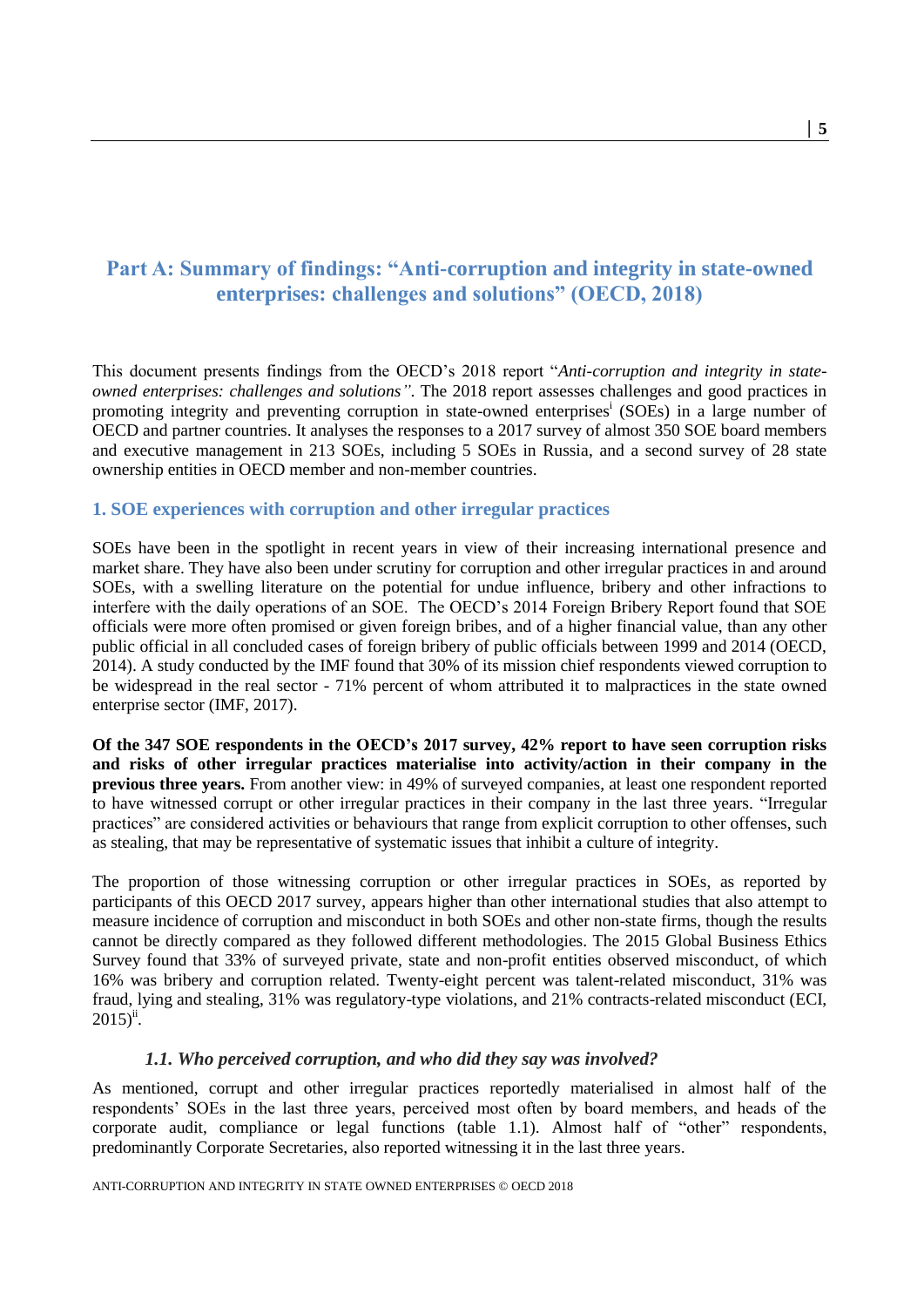A comparatively limited 36% of executive management respondents reported seeing corruption risks and other irregular practices materialise in their company in the last three years. This is not insignificant, given that executive management are responsible for overseeing employees and mid-level management that are most commonly involved in corrupt or other irregular practices (see also, table 1.2).

#### **Table 1.1. Those who reported witnessing corruption and other irregular practices, by position of respondent**

Responses to: "in your assessment, did any of the [listed] risks materialise into activities/actions in the last three years in (or involving) your company?"

| Respondent                                                  | % of group that responded affirmatively |  |  |
|-------------------------------------------------------------|-----------------------------------------|--|--|
| <b>Board members</b>                                        | 43%                                     |  |  |
| <b>Executive management</b>                                 | 36%                                     |  |  |
| Heads of the corporate audit, compliance or legal functions | 45%                                     |  |  |
| <b>Other</b>                                                | 46%                                     |  |  |
| Average                                                     | 42%                                     |  |  |

*Note*: Board members includes Chairs and other board members other than Executive Management; Executive management includes Chief Executive Officers/Presidents/Managing Directors, Chief Financial Officer or similar or other "C-suite" executives; the group of heads of the corporate audit, compliance or legal functions also included Chief Risk and Chief Sustainability Officers. "Other" refers predominantly to Corporate **Secretaries** 

Source: OECD 2017 Survey of anti-corruption and integrity in SOEs.

Some of the SOE respondents came from the same company. In fact, about half of the 213 companies in the sample had multiple respondents. Many of these respondents did not report the same experience with corruption as their colleagues did. These different experiences between colleagues suggest either (i) an asymmetry of information within the company, which may be appropriate depending on the respondent's position, (ii) over-reporting or (ii) under-reporting.

## *1.2. Who was involved in corrupt activities or irregular practices?*

<span id="page-5-0"></span>The study found, similar to other international studies on corruption in companies, that management and employees are top culprits. Table 1.2 shows that of 146 respondents that reportedly witnessed corruption and other irregular practices in the last three years, 69% reported that (non-management) employees were involved, followed by 42% who saw mid-level management involved. Around one quarter of respondents said senior management and business partners were involved. It cannot be ignored that 16% of respondents report that corruption risk materialisation involved a board member, 14% report a public official and 8% report shareholders.

#### *1.3. Where are corrupt activities or irregular practices occurring?*

<span id="page-5-1"></span>The sector in which a respondent's company operates influenced whether a respondent thought that corrupt or other irregular practices transpired in the last three years. The highest proportion of respondents who reported this, were found in oil and gas, mining, postal services, energy and transportation and logistics (figure 1.1).

**6 │**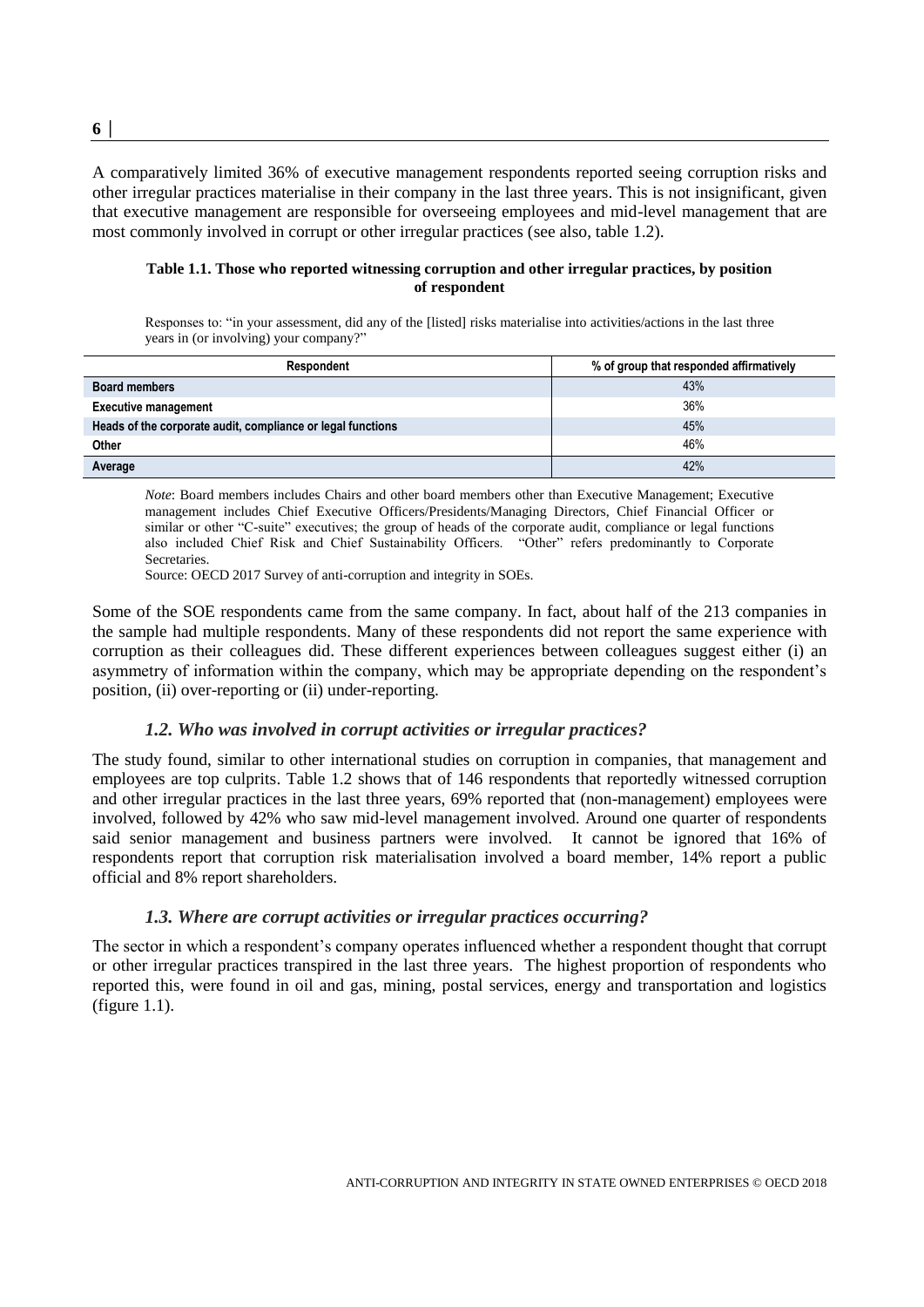#### **Table 1.2. Those reportedly involved in corrupt activities and other irregular practices**

Responses for those that said "yes" to "in your assessment, did any of the [listed] risks materialise into activities/actions in the last three years in (or involving) your company?" responding to: "Which actors(s) was (were) involved in the corrupt activities/actions / irregular practices that materialised? Please check all that apply."

| Which actors(s) was (were) involved?     | % of witnesses that have seen these actors involved in corruption and<br>integrity-related offenses |  |  |
|------------------------------------------|-----------------------------------------------------------------------------------------------------|--|--|
| Employee                                 | 69%                                                                                                 |  |  |
| Mid-level management                     | 42%                                                                                                 |  |  |
| <b>Business partner</b>                  | 27%                                                                                                 |  |  |
| Senior management (executive management) | 25%                                                                                                 |  |  |
| Board                                    | 16%                                                                                                 |  |  |
| Public official                          | 14%                                                                                                 |  |  |
| Other                                    | 10%                                                                                                 |  |  |
| Shareholder                              | 8%                                                                                                  |  |  |
| Civil society representative             | 3%                                                                                                  |  |  |

*Note*: Based on 146 respondents that both reported to have witnessed one of more of the corruption-related activities or integrity offenses put forth, and reported which actors they saw involved. *Source*: OECD 2017 Survey of anti-corruption and integrity in SOEs

#### **Figure 1.1. Those who reported witnessing corruption and other irregular practices, by sector of respondent**

Responses for those that had said "yes" to "in your assessment, did any of the [listed] risks materialise into activities/actions in the last three years in (or involving) your company?"



*Note:* Based on 289 responses falling into the retained 9 categories with more than 10 respondents. Source: OECD 2017 Survey of anti-corruption and integrity in SOEs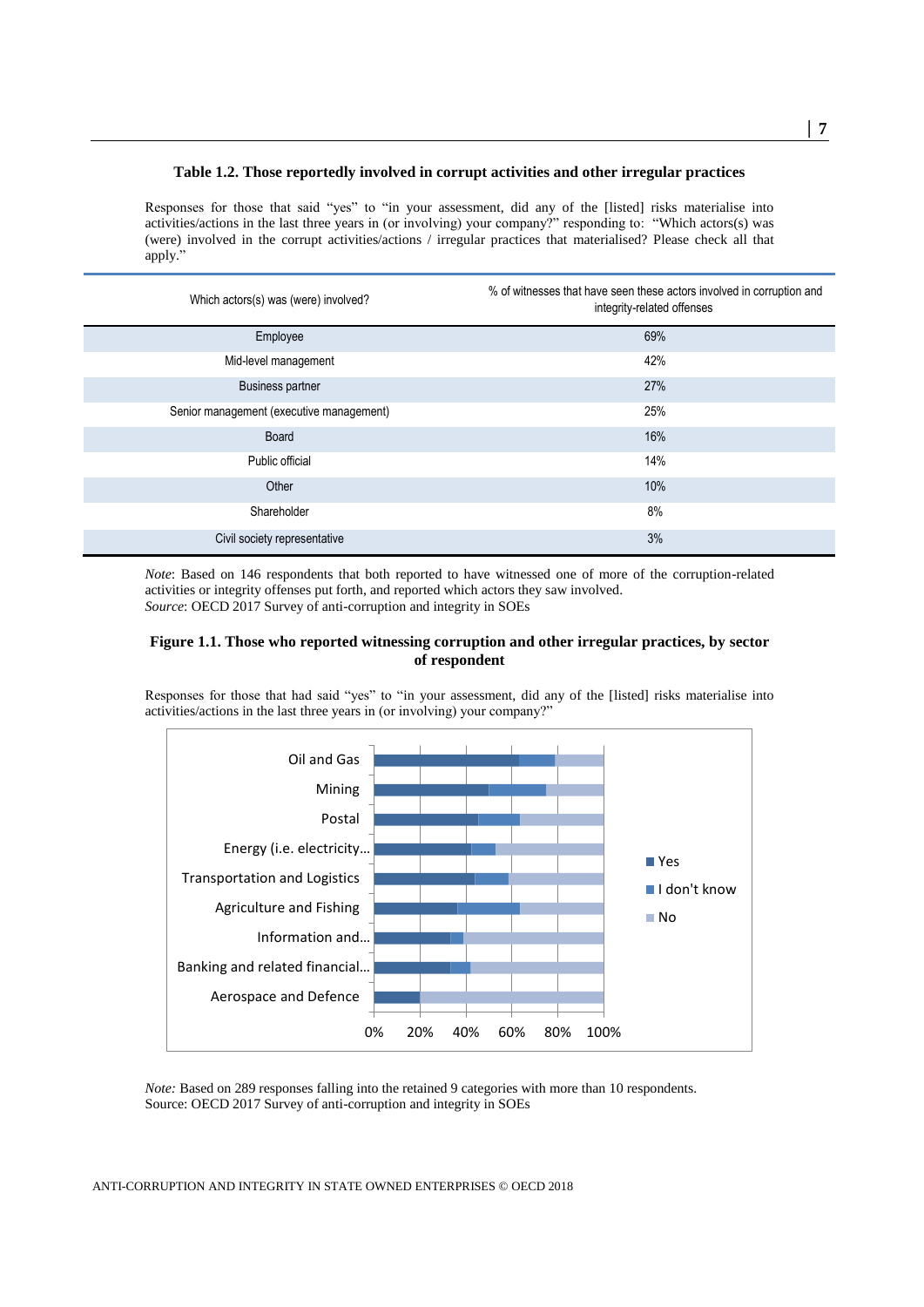## <span id="page-7-0"></span>**2. SOE perceptions of future corruption risks**

SOE respondents were asked to assess a range of corruption risks, or risks of integrity offenses, for their likelihood of occurrence and for the impact that the occurrence would have on the company if they were to materialise.<sup>iii</sup> Likelihood is taken as the possibility or probability that a corruption-related risk event may occur in, or involving, an SOE. Impact is taken as the affect that the risk event would have on achievement of the SOEs' desired results or objectives.

Generally, respondents' rank the likelihood of corruption risks materialising as "low", and the impact that their materialisation could have as "medium". Whether a respondent reported witnessing corrupt or other irregular practices in their company in the past did not influence their assessment of risk likelihood or impact. However, respondents that "did not know" whether such corrupt or irregular practices materialised in their company rated the likelihood of future occurrence as higher than those that were able to provide a definitive response. In other words, those that lack awareness about whether or not corruption has occurred in their company, or those that were unwilling to report them, are more likely to believe that corruption risks could materialise in the future.

Table 2.1 provides an overview of risk assessments by respondents according to their position in the company, their sector of operation, the type of company objectives and the respondent's (self-declared) status as a public official. Respondents differ with respect to which corrupt or other irregular practices they consider of higher likelihood of occurrence.

| Category of respondent                                         | In last three years                                | Perceptions of current risks                                                                                                                                                                                                                                                                                                                                                            |  |
|----------------------------------------------------------------|----------------------------------------------------|-----------------------------------------------------------------------------------------------------------------------------------------------------------------------------------------------------------------------------------------------------------------------------------------------------------------------------------------------------------------------------------------|--|
|                                                                | % reported corrupt or other<br>irregular practices | Top rated risks in terms of their likelihood of materialising                                                                                                                                                                                                                                                                                                                           |  |
| All respondents                                                | 42%                                                | 1. Violations of data protection and privacy<br>2. Favouritism (nepotism, cronyism and patronage)<br>3. Non-declaration of conflict of interest                                                                                                                                                                                                                                         |  |
|                                                                | Respondent's position / role in the company        |                                                                                                                                                                                                                                                                                                                                                                                         |  |
| Board member                                                   | 43%                                                | 1. Illegal information brokering<br>2. Violations of data protection and privacy<br>3. Favouritism (nepotism, cronyism and patronage)                                                                                                                                                                                                                                                   |  |
| <b>Executive Management</b>                                    | 36%                                                | 1. Interference in decision-making<br>2. Procurement/contract violations<br>3. Violations of data protection and privacy                                                                                                                                                                                                                                                                |  |
| Heads of the corporate audit,<br>compliance or legal functions | 45%                                                | 1. Violations of data protection and privacy<br>2. Non-declaration of conflict of interest<br>3. Procurement/contract violations                                                                                                                                                                                                                                                        |  |
| Other                                                          | 46%                                                | 1. Interference in decision-making<br>2. Favouritism (nepotism, cronyism and patronage)<br>3. Violations of data protection and privacy                                                                                                                                                                                                                                                 |  |
|                                                                | Respondent's company: sector                       |                                                                                                                                                                                                                                                                                                                                                                                         |  |
| Aerospace and Defence                                          | 20%                                                | 1. Receiving kickbacks and/or inappropriate gifts<br>1. Favouritism (nepotism, cronyism and patronage)<br>2. Violations of data protection and privacy<br>2. Violations of regulations (health and safety, environmental)<br>2. Non-declaration of conflict of interest<br>2. Offering kickbacks and/or inappropriate gifts<br>2. Offering bribes<br>2. Procurement/contract violations |  |

|  |  | Table 2.1. Corruption-risk assessments by SOE respondent characteristics |  |  |
|--|--|--------------------------------------------------------------------------|--|--|
|--|--|--------------------------------------------------------------------------|--|--|

ANTI-CORRUPTION AND INTEGRITY IN STATE OWNED ENTERPRISES © OECD 2018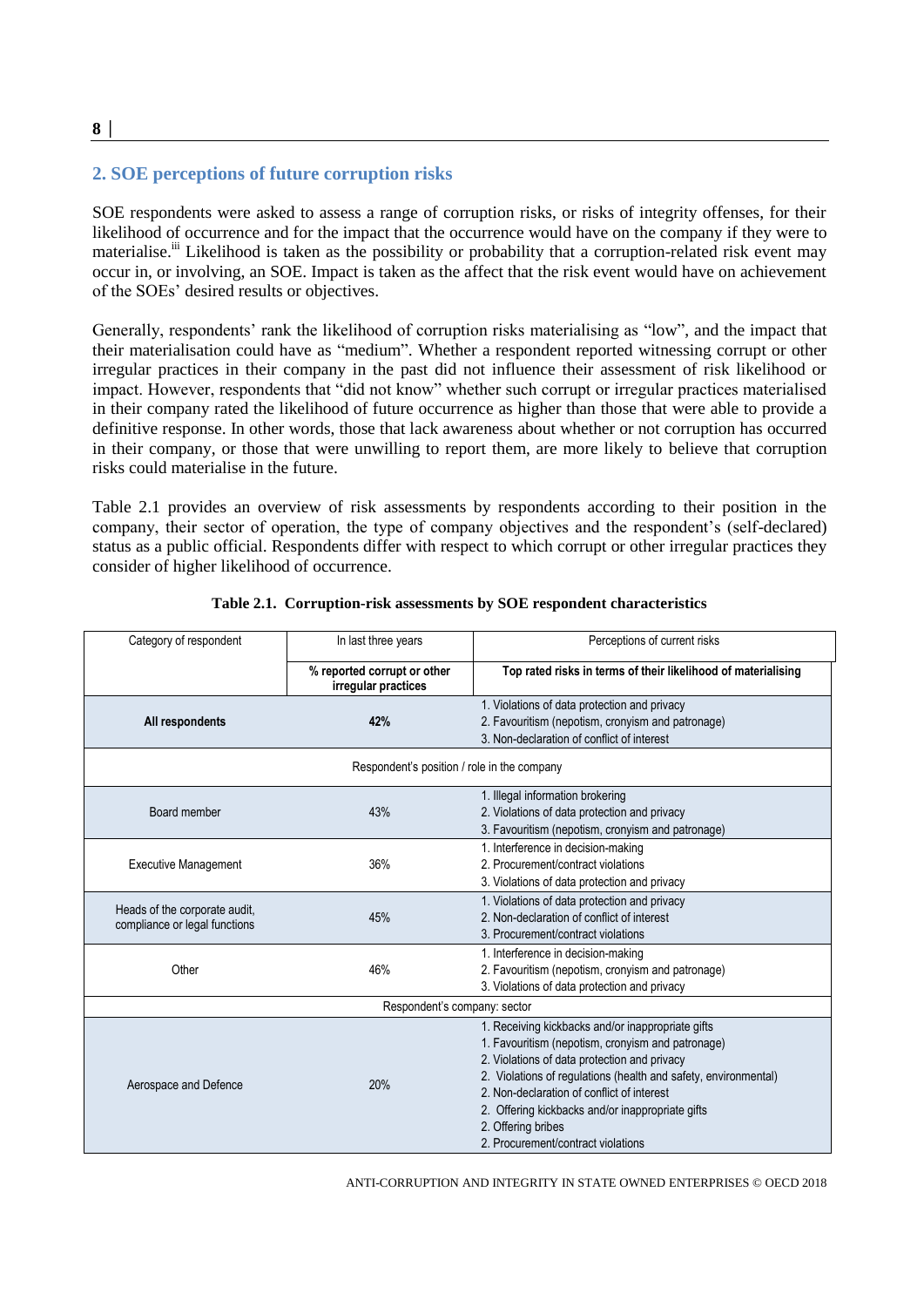| Agriculture and Fishing                             | 36% | 1. Interference in decision-making<br>2. Favouritism (nepotism, cronyism and patronage)                                                                                                                                                                                                     |  |  |
|-----------------------------------------------------|-----|---------------------------------------------------------------------------------------------------------------------------------------------------------------------------------------------------------------------------------------------------------------------------------------------|--|--|
|                                                     |     | 3. Interference in appointments of board members or CEO                                                                                                                                                                                                                                     |  |  |
| Banking and related financial services              | 33% | 1. Non-declaration of conflict of interest<br>2. Falsification and/or misrepresentation of company documents, or<br>false accounting<br>3. Receiving bribes<br>3. Fraud<br>3. illegal information brokering                                                                                 |  |  |
| Energy (i.e. electricity generation and<br>supply)  | 42% | 1. Non-declaration of conflict of interest<br>2. Procurement/contract violations<br>3. Receiving kickbacks                                                                                                                                                                                  |  |  |
| Information and Communication<br>Technology (ICT)   | 33% | 1. Non-declaration of conflict of interest<br>2. Violations of data protection and privacy<br>2. Influence peddling<br>2. Favouritism (nepotism, cronyism and patronage)<br>2. Fraud<br>3. Stealing or theft of goods from the company<br>3. Receiving kickbacks and/or inappropriate gifts |  |  |
| Mining                                              | 50% | 1. Favouritism (nepotism, cronyism and patronage)<br>2. Stealing or theft of goods from the company<br>2. Fraud                                                                                                                                                                             |  |  |
| Oil and Gas                                         | 63% | 1. Violations of regulations (health and safety, environmental)<br>2. Interference in decision-making<br>2. Fraud<br>3. Receiving bribes<br>3. Favouritism                                                                                                                                  |  |  |
| Postal                                              | 45% | 1. Violations of data protection and privacy<br>1. Stealing or theft of goods from the company<br>2. Procurement/contract violations<br>3. Fraud                                                                                                                                            |  |  |
| <b>Transportation and Logistics</b>                 | 42% | 1. Stealing or theft of goods from the company<br>2. Procurement/contract violations<br>3. Violations of data protection and privacy                                                                                                                                                        |  |  |
|                                                     |     | Respondent's company objectives                                                                                                                                                                                                                                                             |  |  |
| Entirely commercial                                 | 49% | 1. Violations of data protection and privacy<br>2. Violations of regulations (health and safety, environmental)<br>3. Stealing or theft of goods from the company                                                                                                                           |  |  |
| Mixed objectives (commercial with<br>public policy) | 36% | 1. Interference in decision-making<br>2. Favouritism (nepotism, cronyism and patronage)<br>3. Non-declaration of conflict of interest                                                                                                                                                       |  |  |
| Respondent's status as a public official            |     |                                                                                                                                                                                                                                                                                             |  |  |
| Respondent considered a public<br>official          | 42% | 1. Interference in decision-making<br>2. Favouritism (nepotism, cronyism and patronage)<br>3. Non-declaration of conflict of interest                                                                                                                                                       |  |  |
| Respondent not considered a public<br>official      | 42% | 1. Violations of data protection and privacy<br>2. Procurement/contract violations<br>3. Non-declaration of conflict of interest                                                                                                                                                            |  |  |

Note: Column 2 based on responses to: "in your assessment, did any of the [listed] risks materialise into activities/actions in the last three years in (or involving) your company?". Column 3 and 4 based on a constructed index of respondent's ranking of select risks to their company as "low", "medium" or "high". Indexes based on a scale of 1-3. For Likelihood and impact it represents  $1 = \text{low}, 2 = \text{medium}$  and  $3 = \text{high}$ . The risks listed in column 5 are ranked in terms of their likelihood of occurrence, noting that in select sectors many risks were equally considered as likely to occur. Source: OECD 2017 Survey of anti-corruption and integrity in SOEs.

ANTI-CORRUPTION AND INTEGRITY IN STATE OWNED ENTERPRISES © OECD 2018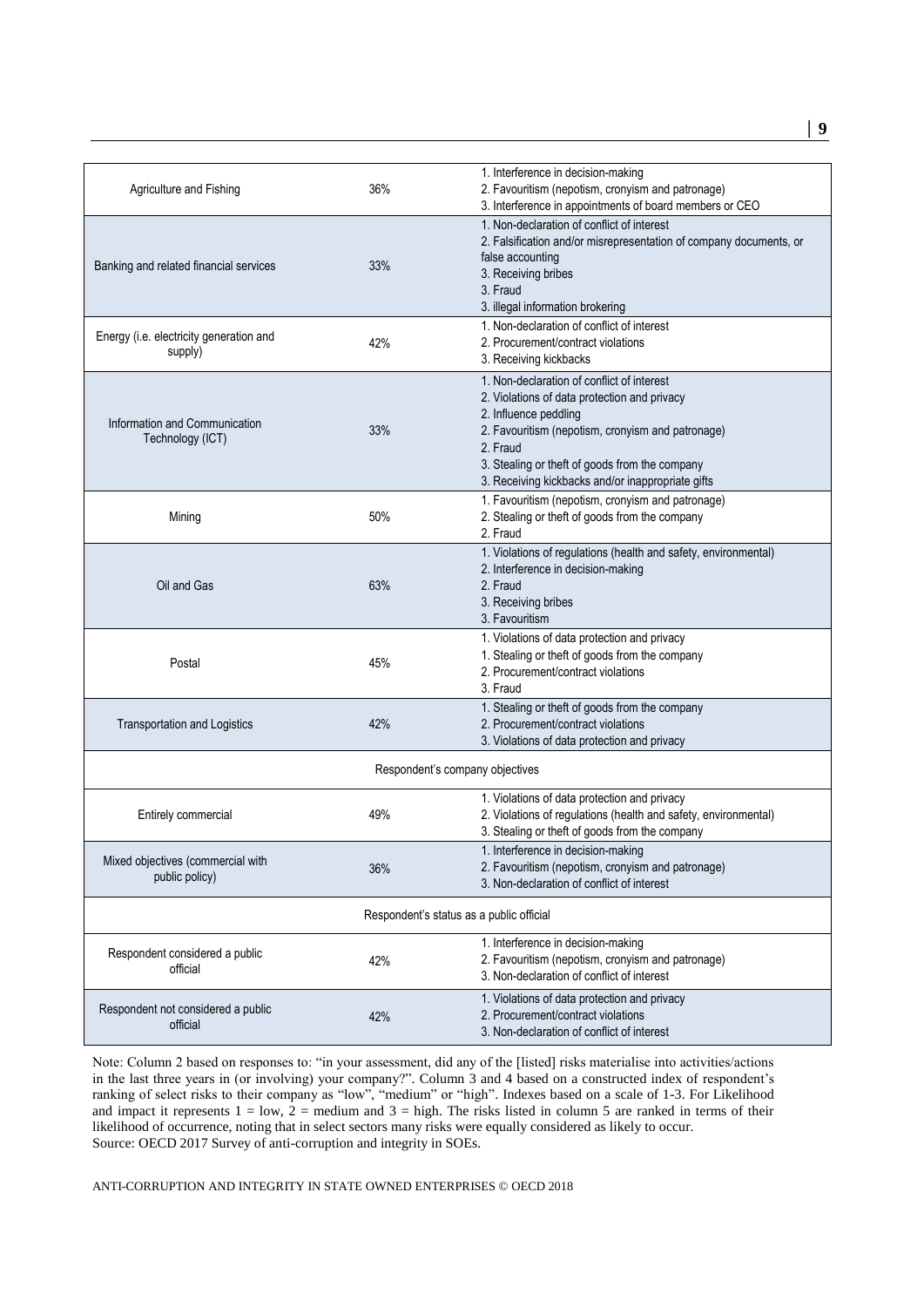To understand the interplay between risk likelihood and impact, a heat risk mapping of likelihood and impact of risks is presented in Figure 2.1. Similar heat-risk maps can be replicated at the company level, using a risk tolerance line to determine which risks fall beyond the risk tolerance or risk appetite of the company and thus which are allotted further attention and eventual control.

According to SOE respondents (Figure 2.1), the corruption risks that are rated as more likely and more impactful can stem from within the company or come from external forces. For instance, these high risks can refer to demand (e.g. receiving bribes) and supply (e.g. offering bribes) of corruption.

## **Figure 2.1. Heat map of risks of corruption and other irregular practices in SOEs: likelihood and impact of occurrence**



*Note*: Based on 347 individual assessments of the likelihood of occurrence, and the impact, 24 corruption risks or risks of irregular practices put forth. Both axes represent a perceptions index out of a total of 3, where 1 denotes assignment of "low" impact or likelihood, 2 to "medium" impact or likelihood, and 3 to "high" impact or likelihood. Overall, risk likelihood and risk impact are considered low. The axes of the graph are adjusted to narrow in on key risks.

*Source*: OECD 2017 Survey of anti-corruption and integrity in SOEs.

ANTI-CORRUPTION AND INTEGRITY IN STATE OWNED ENTERPRISES © OECD 2018

 $10|$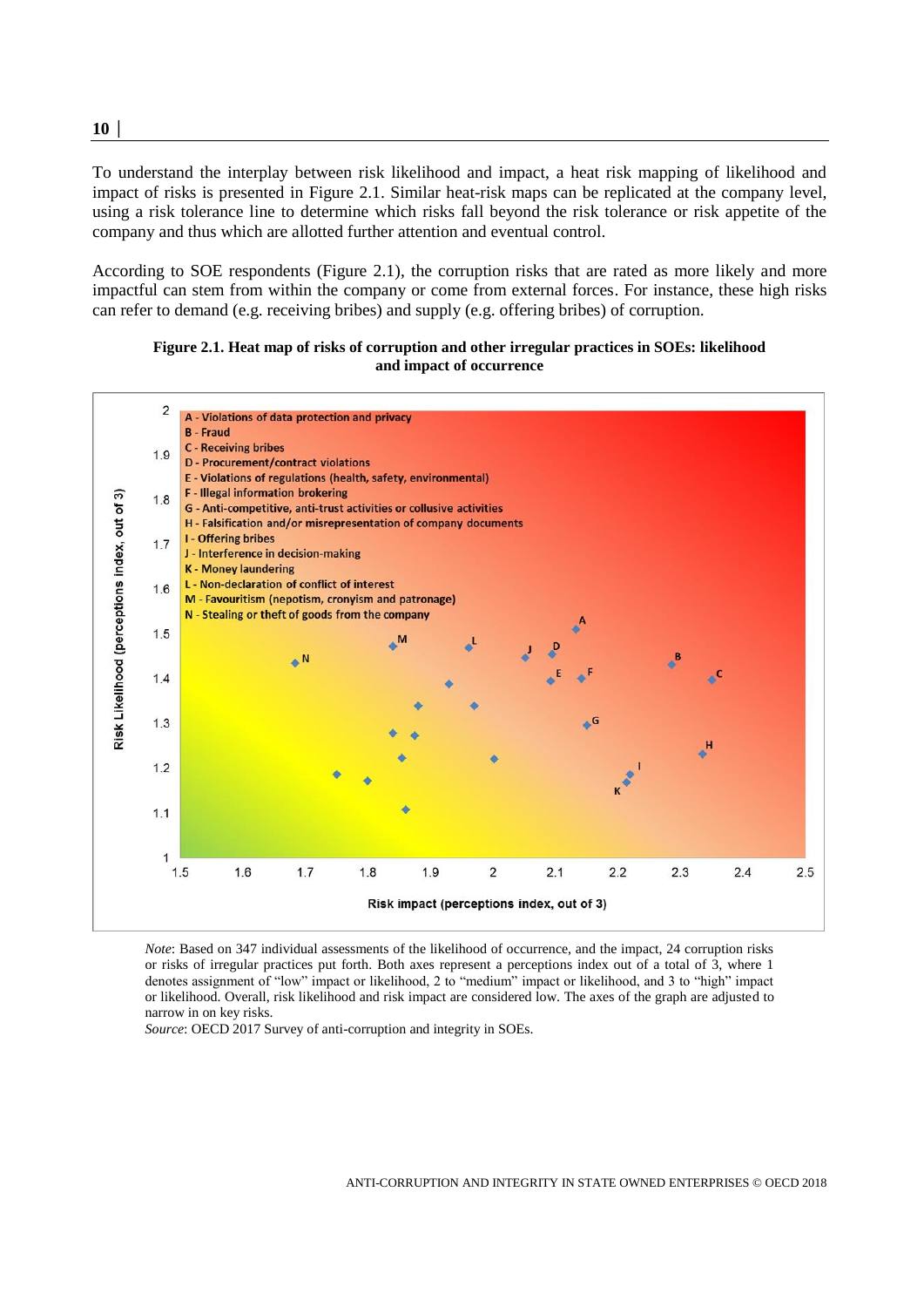## <span id="page-10-0"></span>**3. What can SOEs do? Promoting integrity and preventing corruption in state-owned enterprises**

International instruments, such as those provided in Part C of this document, establish good practices related to compliance, anti-corruption and integrity for companies that can be applied to SOEs. Recommended mechanisms commonly include, inter alia, an integrated risk management and internal control systems, internal audit, complaints and advice channels and disclosure.

The 2017 OECD survey showed that most participating SOEs have adopted some of these key elements of internationally-accepted integrity and compliance mechanisms. The majority of SOEs have internal audit, a degree of public disclosure, assessments of anti-corruption and integrity risks as part of risk management and complaints and advice channels for reporting wrongdoing. Four out of five SOEs allocated operational budget to detecting and addressing corruption and breaches of integrity in the last 12 months. On average, these companies allocated 1.5% of operational budget.

So where are the breakdowns? The above findings show that corruption can still affect companies that have integrity mechanisms, and that there is more work to be done in ensuring the performance of compliance, integrity or anti-corruption mechanisms.

## *3.1. Obstacles to integrity*

<span id="page-10-1"></span>The OECD survey of SOEs tracked challenges to improving integrity in respondents' companies, including those that inhibit the effectiveness of existing anti-corruption efforts. These 'obstacles to integrity', when aggregated at the country level, are moderately and negatively associated with country scores on the World Justice Project's Rule of Law Index<sup>iv</sup>. It logically follows that, respondents in countries scoring higher on the rule of law index (with constraints on government powers, an absence of corruption, regulatory enforcement and criminal and civil justice) believe that their company faces fewer obstacles to integrity. This suggests that respondents' assessments of the obstacles to integrity are somewhat influenced by their external operating environment. Overcoming obstacles to integrity requires efforts from both SOEs and shareholders.

According to SOE respondents, their greatest obstacles to integrity relate to behavioural issues and relations with the state. These obstacles are more pronounced for respondents that report having witnessed corrupt or other irregular practices in the last three years.

Table 3.1 shows how SOE respondents assess obstacles to integrity in their company. Overall, respondents do not report facing serious obstacles – with respondents rating most obstacles presented to them "does not exist", exists but "not at all an obstacle" or "somewhat an obstacle". While respondents do not differ in how they rate the severity of obstacles to their company, they do differ in terms of the types of obstacles they consider their company faces.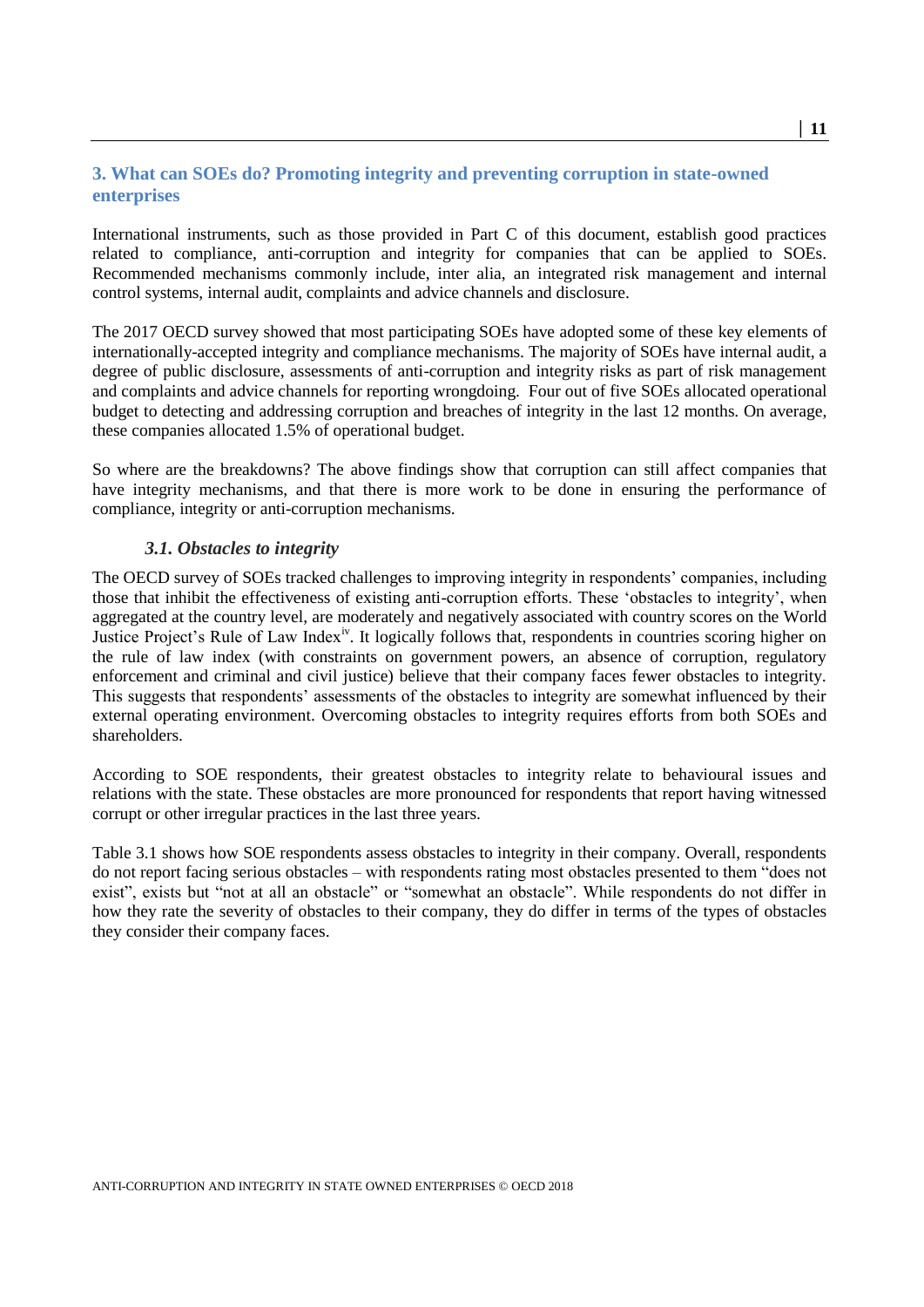## **Table 3.1. Assessments of obstacles to integrity by respondent characteristics**

Aggregated responses to: "In your opinion, to what degree does each factor pose as an obstacle to effectively promoting integrity and preventing corruption in, or involving, your company?"

|                                                                | % that<br>witnessed<br>corruption and<br>other irregular<br>practices | Type of obstacles to integrity respondent company faces                                                                                                                                                                                                        |
|----------------------------------------------------------------|-----------------------------------------------------------------------|----------------------------------------------------------------------------------------------------------------------------------------------------------------------------------------------------------------------------------------------------------------|
| Overall sample average                                         | 42%                                                                   | 1. A lack of a culture of integrity in the political and public sector<br>2. A lack of awareness among employees of the need for, or priority placed on, integrity<br>3. Opportunistic behaviour of individuals                                                |
|                                                                |                                                                       | Respondent's position / role in the company                                                                                                                                                                                                                    |
| Board member                                                   | 43%                                                                   | 1. A lack of a culture of integrity in the political and public sector<br>2. Opportunistic behaviour of individuals<br>3. A lack of awareness among employees of the need for, or priority placed on, integrity                                                |
| <b>Executive Management</b>                                    | 36%                                                                   | 1. A lack of a culture of integrity in the political and public sector<br>2. A lack of awareness among employees of the need for, or priority placed on, integrity<br>3. Opportunistic behaviour of individuals                                                |
| Heads of the corporate audit,<br>compliance or legal functions | 45%                                                                   | 1. A lack of a culture of integrity in the political and public sector<br>2. A lack of awareness among employees of the need for, or priority placed on, integrity<br>3. Opportunistic behaviour of individuals                                                |
| Other                                                          | 46%                                                                   | 1. A lack of a culture of integrity in the political and public sector<br>2. A lack of awareness among employees of the need for, or priority placed on, integrity<br>3. Opportunistic behaviour of individuals                                                |
|                                                                |                                                                       | Respondent's company: sector                                                                                                                                                                                                                                   |
| Aerospace and Defence                                          | 20%                                                                   | 1. A lack of a culture of integrity in the political and public sector<br>2. Overly complex or burdensome legal requirements<br>3. A lack of awareness among employees of the need for, or priority placed on, integrity                                       |
| Agriculture and Fishing                                        | 36%                                                                   | 1. A lack of a culture of integrity in the political and public sector<br>2. Opportunistic behaviour of individuals<br>3. Inadequate remuneration/compensation                                                                                                 |
| Banking and related financial<br>services                      | 33%                                                                   | 1. A lack of a culture of integrity in the political and public sector<br>2. A lack of awareness among employees of the need for, or priority placed on, integrity<br>3. Inadequate financial or human resources to invest in integrity and prevent corruption |
| Energy (i.e. electricity<br>generation and supply)             | 42%                                                                   | 1. A lack of a culture of integrity in the political and public sector<br>2. A lack of awareness among employees of the need for, or priority placed on, integrity<br>3. Opportunistic behaviour of individuals                                                |
| Information and<br><b>Communication Technology</b><br>(ICT)    | 33%                                                                   | 1. A lack of awareness among employees of the need for, or priority placed on, integrity<br>2. Perceived likelihood of getting caught is low<br>3. Opportunistic behaviour of individuals                                                                      |
| Mining                                                         | 50%                                                                   | 1. Ineffective channels for whistle-blowing / reporting misconduct<br>2. A lack of a culture of integrity in the political and public sector<br>3. Inadequate resources                                                                                        |
| Oil and Gas                                                    | 63%                                                                   | 1. Overly complex or burdensome legal requirements<br>2. A lack of awareness among employees of the need for, or priority placed on, integrity<br>3. Opportunistic behaviour of individuals                                                                    |
| Postal                                                         | 45%                                                                   | 1. A lack of a culture of integrity in the political and public sector<br>2. Loyalty to company<br>3. A lack of awareness among employees of the need for, or priority placed on, integrity                                                                    |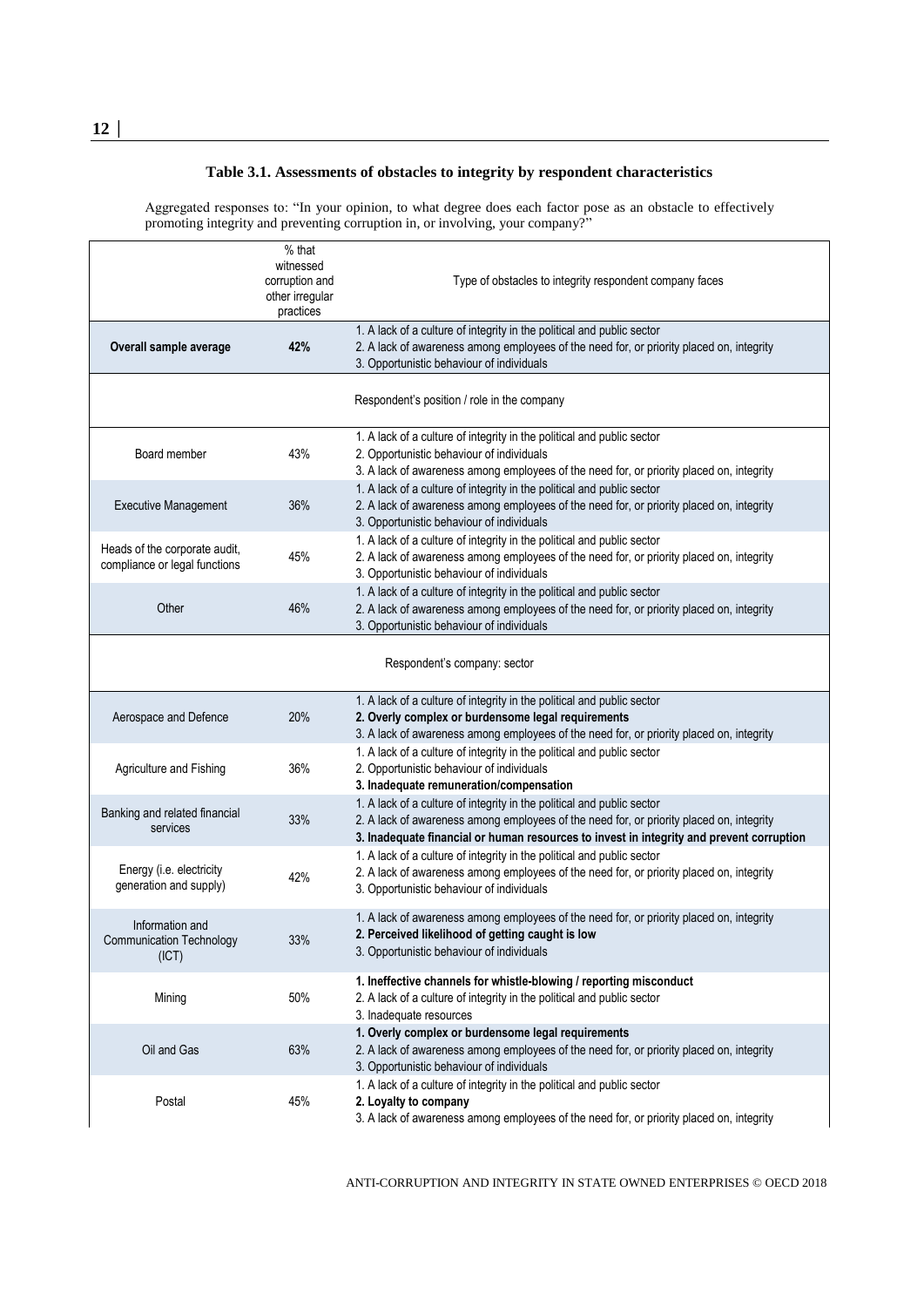| <b>Transportation and Logistics</b>                 | 42% | 1. A lack of awareness among employees of the need for, or priority placed on, integrity<br>2. Opportunistic behaviour of individuals<br>3. Perceived likelihood of getting caught is low                                            |
|-----------------------------------------------------|-----|--------------------------------------------------------------------------------------------------------------------------------------------------------------------------------------------------------------------------------------|
|                                                     |     | Respondent's company objectives                                                                                                                                                                                                      |
| Entirely commercial                                 | 49% | 1. A lack of awareness among employees of the need for, or priority placed on, integrity<br>2. A lack of awareness of legal requirements<br>3. Inadequate financial or human resources to invest in integrity and prevent corruption |
| Mixed objectives (commercial<br>with public policy) | 36% | 1. A lack of a culture of integrity in the political and public sector<br>2. A lack of awareness among employees of the need for, or priority placed on, integrity<br>3. Opportunistic behaviour of individuals                      |
|                                                     |     | Respondent's status as a public official                                                                                                                                                                                             |
| Public official                                     | 42% | 1. A lack of a culture of integrity in the political and public sector<br>2. A lack of awareness among employees of the need for, or priority placed on, integrity<br>3. Opportunistic behaviour of individuals                      |
| Not a public official                               | 42% | 1. A lack of awareness among employees of the need for, or priority placed on, integrity<br>2. A lack of a culture of integrity in the political and public sector<br>3. Opportunistic behaviour of individuals                      |

*Note*: Ranking of individuals' responses to "In your opinion, to what degree does each factor pose as an obstacle to effectively promoting integrity and preventing corruption in, or involving, your company?", ranging from NA/Does not exist in my company to "very much an obstacle". The risks listed in column 3 are ranked in terms of their rating, and in some cases were equally rated. Source: OECD 2017 Survey of anti-corruption and integrity in SOEs.

On the whole, all 347 SOE respondents considered the top 10 obstacles to integrity to be:

- 1. A lack of a culture of integrity in the political and public sector
- 2. A lack of awareness among employees of the need for, or priority placed on, integrity
- 3. Opportunistic behaviour of individuals
- 4. A lack of awareness of legal requirements
- 5. Perceived likelihood of getting caught is low
- 6. A lack of a culture of integrity in the company
- 7. Overly complex or burdensome legal requirements
- 8. Inadequate financial or human resources to invest in integrity and prevent corruption
- 9. Ineffective internal control or risk management
- 10. Ineffective channels for whistle-blowing / reporting misconduct

These obstacles may represent weaknesses in the SOE that could leave them exposed to corruption or other irregular practices by corporate insiders or outsiders. They require efforts by SOEs as well as shareholders to overcome. The role of the state is discussed below. The report found the following mechanisms to be useful in overcoming obstacles to integrity at the company level: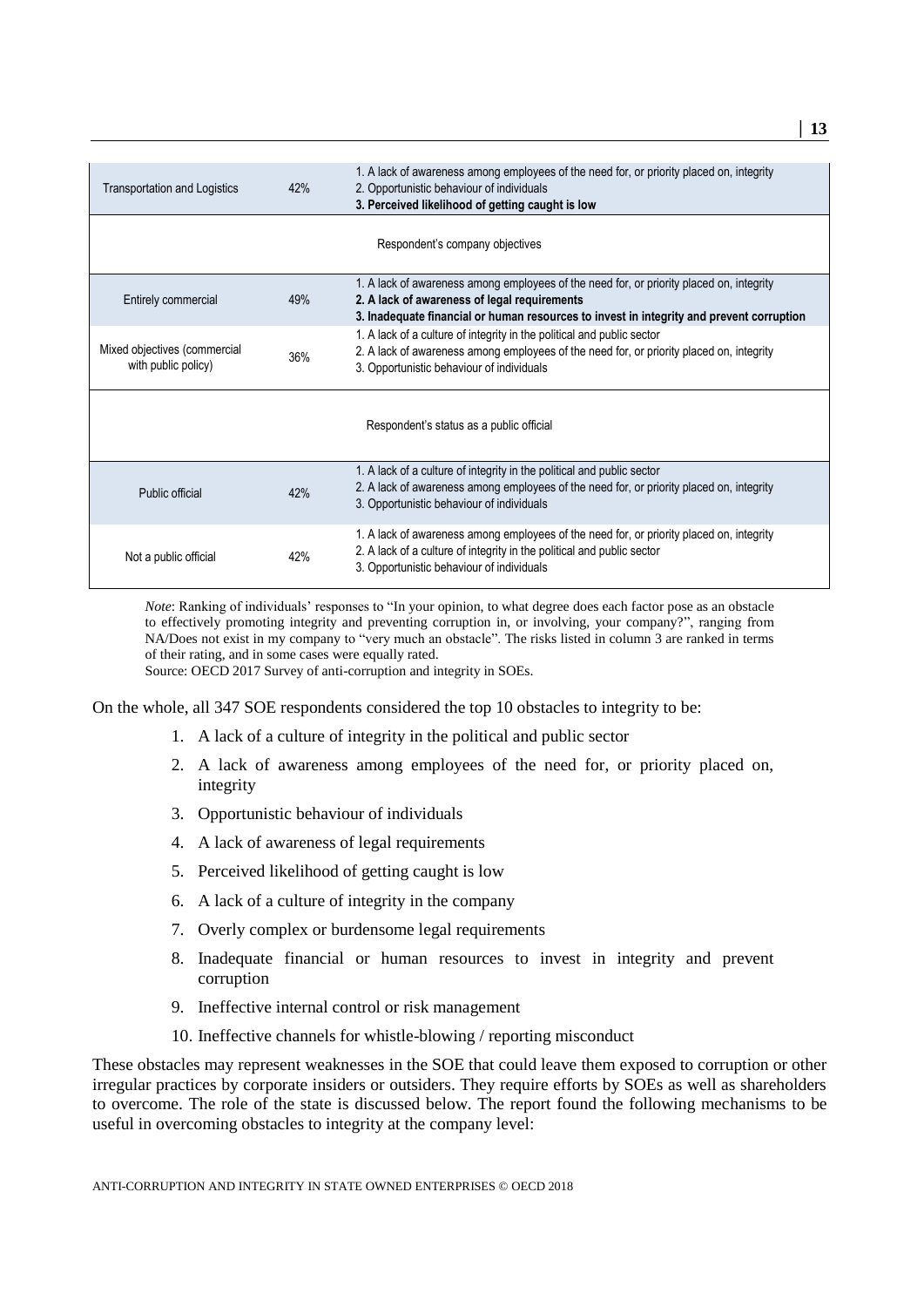- **Making a clearer argument for investing in preventing, detecting and addressing integrity and anti-corruption, changing the perception that it is a burden or cost.** SOEs see budget allocation to operational budget to preventing, detecting and addressing integrity and anti-corruption as more of a burden than do private companies (OECD, 2015b). Despite an average 1.5% allocation of operational budget, some respondents still see inadequate resourcing as at least "somewhat of an obstacle" to company integrity.
- **Promoting a culture of integrity within the SOE and at the government level**. Respondents ranked "a lack of integrity in the public and political sector" as the primary obstacle for their company. A close second was a "lack of awareness among employees of the need for, or priority placed on, integrity".
- **Ensuring professional and transparent SOE interactions with the ownership entity and broader public sector.** In addition to reporting the risk of nondeclaration of conflict of interest, 27% of SOE respondents voiced concerns about relations between the SOE and political officials.
- **Tackling opportunistic behaviour and risk-taking in SOEs versus private companies**. SOE respondents reported that some of the greatest obstacles to integrity in their company include opportunistic behaviour of individuals, a pressure to rule-break or to perform and perceptions that (i) the cost of corruption is low, (ii) the return is high or (iii) they are unlikely to be caught. Another OECD study on business integrity showed that private sector companies were more likely to have behaved in a risk-averse manner when faced with corruption risks in operations compared to SOEs (OECD, 2015b).
- **Strengthening internal controls and equipping internal audit**. Nearly all companies have some arrangement of integrity mechanisms – controls, detection and reporting systems – but there are common challenges in their effectiveness. Board members and executive management pointed to a lack of effectiveness in internal controls, audit or risk management as an issue for integrity.
- **Explicitly and regularly treating corruption risks**. Almost one in ten companies does not explicitly treat anti-corruption risks as part of risk management. SOEs that conduct risk assessments every two to three years were more likely to witness corruption in their company and to report greater obstacles to effective prevention and detection than companies conducting risk assessments annually.
- **Ensuring due process for enforcement and, where necessary, sanctioning noncompliance, breaches of integrity and corruption**. Demonstrating an SOE's or a state's willingness to enforce high standards of integrity should increase the opportunity cost of engaging in corrupt or other irregular practices, and may reduce any perception that SOEs are less likely to be caught. It may also facilitate repatriation of funds in cases of cross-border corruption.

Investing in prevention, detection and enforcement helps to safeguard SOEs from self-serving behaviour that may stem from within an SOE, or from undue influence and exploitation by any third parties. The trifecta of corruption prevention, detection and response should remove blind spots to corruption, and reduce the likelihood of financial losses, risk of non-compliance, loss of trust by clients and citizens and reputational damage. Compliance, integrity or anti-corruption programmes can also help an SOE in defence of corporate liability<sup>v</sup>.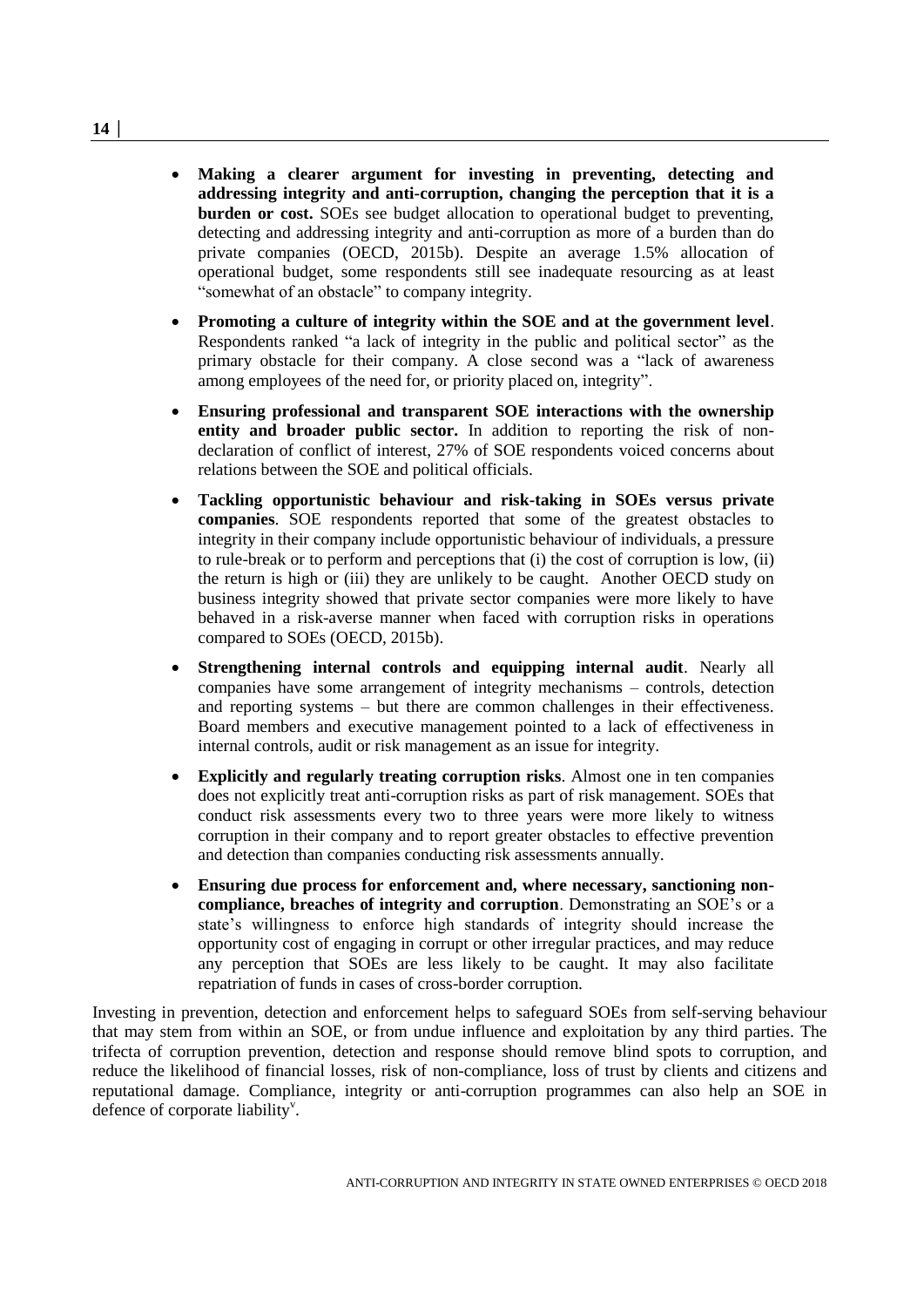## *3.2. What can the state do? The state as an active, informed, professional and accountable owner*

<span id="page-14-0"></span>The OECD's SOE Guidelines imply that the state, on a whole-of-government basis, should implement an ownership policy, and that a designated "ownership entity" within the state should be responsible for defining objectives of individual SOEs and monitoring their performance (OECD, 2015a).

But what exactly can and should the state do to counter corruption and promote integrity as the owner? The answer comes from an analysis of state ownership entities' practices in 28 OECD member and nonmember countries across 4 continents. These state ownership entities take a variety of approaches in support of integrity and anti-corruption in SOEs – ranging from active engagement in trainings on the topic or developing implementation guidance, to leaving integrity and anti-corruption to the devices of the board under the guise of providing SOEs with functional independence. Some ownership entities have relevant skills on hand, such as audit, compliance or risk management expertise to provide a degree of assurance in their oversight and monitoring.

Table 3.2 provides an overview of the participating state ownership entities' approaches to communicating their expectations about anti-corruption and integrity. Generally, this is done through reliance on familiarity with existing laws, by providing supporting documentation (e.g. guidance or memorandums) or through in-person interactions (e.g. annual general meetings, investor, quarterly or ad-hoc meetings, seminars).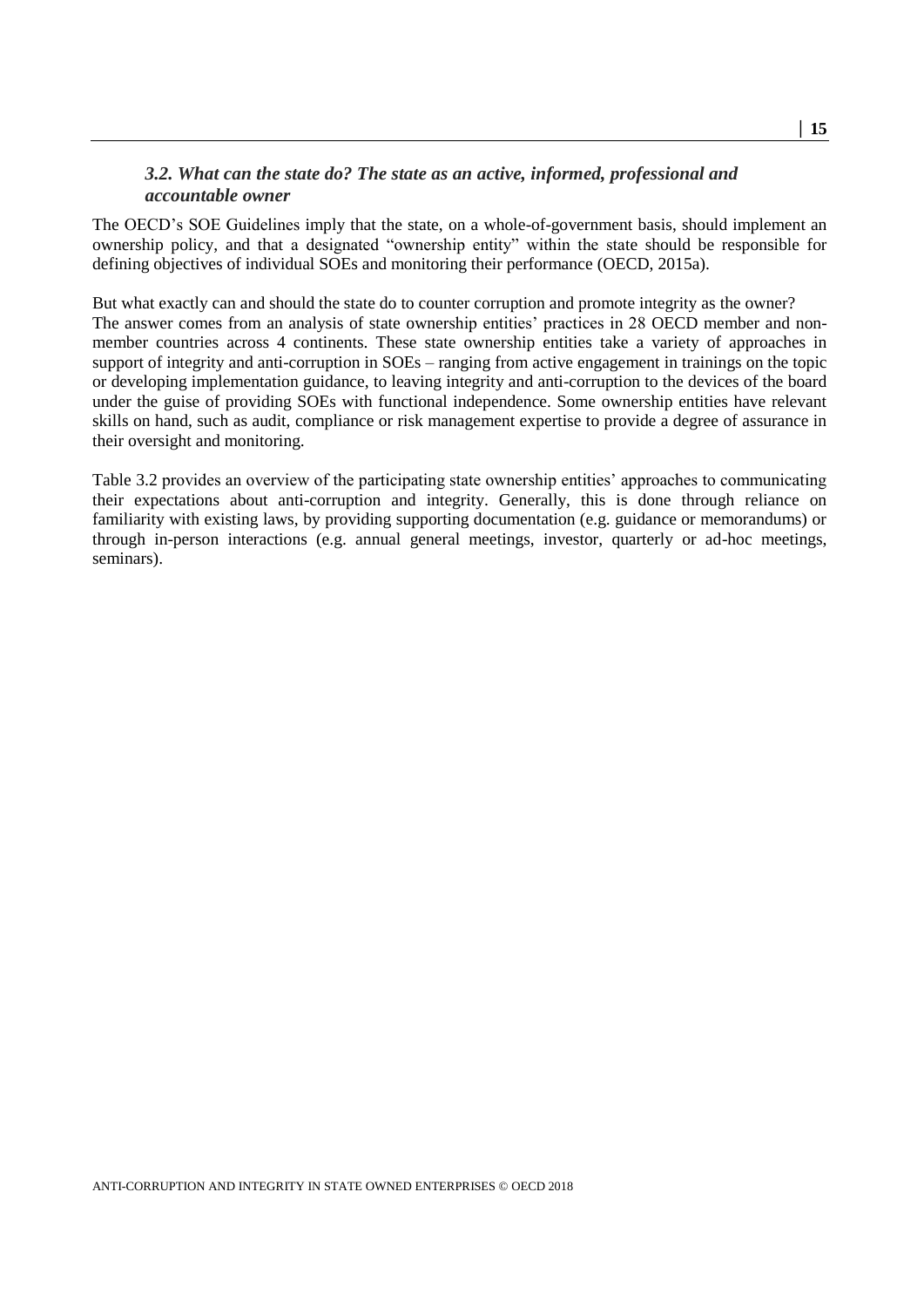|                   |                                  |                                                                                                                                                                                                            | Applied methods for communicating<br>expectations on anti-corruption and integrity          |                                        |                                                                                                |
|-------------------|----------------------------------|------------------------------------------------------------------------------------------------------------------------------------------------------------------------------------------------------------|---------------------------------------------------------------------------------------------|----------------------------------------|------------------------------------------------------------------------------------------------|
| Country           | Ownership<br>Structure           | Ownership entity or co-ordination agency                                                                                                                                                                   | Through laws,<br>Regulations and<br>Policies<br>pertaining to<br>SOEs (see<br>Table $4.1$ ) | Through<br>supporting<br>documentation | Through in<br>person<br>interaction:<br>Meetings (M),<br>Trainings and<br>Seminars<br>$(T+S),$ |
| Argentina         | Co-ordinating<br>agency          | Chief of the Cabinet of Ministers' Office (JGM)                                                                                                                                                            | X                                                                                           | $x^{**}$                               | $M, T+S$                                                                                       |
| Brazil            | Decentralised                    | <b>SEST</b>                                                                                                                                                                                                |                                                                                             |                                        | M                                                                                              |
| Canada            | Hybrid                           | Crown Corporations Centre of Expertise (COE) in TBS (Priorities<br>and planning sector)                                                                                                                    | X                                                                                           | X                                      | $M, T+S$                                                                                       |
| Chile             | Hybrid                           | Sistema de Empresas - SEP                                                                                                                                                                                  | x                                                                                           | х                                      | $M, T+S$                                                                                       |
| Colombia          | Co-ordinating<br>agency          | Ministry of Finance                                                                                                                                                                                        |                                                                                             | X                                      |                                                                                                |
| Czech<br>Republic | Dual                             | Ministry of Finance                                                                                                                                                                                        | Х                                                                                           | х                                      | M                                                                                              |
| Denmark           | Hybrid                           | Ministry of Finance                                                                                                                                                                                        | X                                                                                           |                                        | ${\sf M}$                                                                                      |
| Finland           | Decentralised                    | Ownership Steering Department of the Prime Minister's Office of<br>Finland                                                                                                                                 | X                                                                                           |                                        | M                                                                                              |
| France            | Centralised                      | The Government Shareholding Agency (APE: L'Agence des<br>participations de l'État) under the Ministry of Economy                                                                                           |                                                                                             |                                        | ${\sf M}$                                                                                      |
| Greece            | Dual                             | Ministry of Finance/Privatization & Equity Management Unit                                                                                                                                                 | χ                                                                                           |                                        |                                                                                                |
| Hungary           | Centralised                      | Hungarian National Asset Management Inc. (HNAM)                                                                                                                                                            | x                                                                                           | х                                      | M                                                                                              |
| Iceland           | Centralised                      | Ministry of Finance and Economic Affairs.                                                                                                                                                                  | X                                                                                           |                                        |                                                                                                |
| Italy             | Dual                             | Ministry of Economics and Finance, Department of Treasury,<br>institution in charge for SOE shareholder's rights                                                                                           | x                                                                                           | X                                      |                                                                                                |
| Japan             | Decentralised                    | Split between various ministries                                                                                                                                                                           | X                                                                                           |                                        |                                                                                                |
| Kazakhstan        | Hybrid                           | Similar to a dual model, split between the Ministry of National<br>Economy, the Committee of State Property and Privatization of<br>the Ministry of Finance, and the authorised body of relevant<br>sector |                                                                                             | $\mathsf{X}^{\star\star\star}$         |                                                                                                |
| Korea             | Centralised                      | Ministry of Strategy and Finance of Korea                                                                                                                                                                  | X                                                                                           | X                                      | $\pmb{\chi}$                                                                                   |
| Latvia            | Co-ordinating<br>agency          | Cross-sectoral Coordination Centre                                                                                                                                                                         |                                                                                             |                                        | $M, T+S$                                                                                       |
| Mexico            | Decentralised                    | Ministry of Finance (SGCP: Secretaría de Hacienda y Crédito<br>Público)                                                                                                                                    | X                                                                                           | $\pmb{\chi}$                           | M                                                                                              |
| Netherlands       | Centralised                      | <b>MOF</b>                                                                                                                                                                                                 | x                                                                                           |                                        |                                                                                                |
| Norway            | Centralised (with<br>exceptions) | Ownership Department of Ministry of Trade, Industry and<br>Fisheries - role for coordinating interministerial cooperation on<br>ownership                                                                  | X                                                                                           | X                                      | $\pmb{\mathsf{X}}$                                                                             |
| Paraguay          | Centralised                      | The National Council of Public Enterprises (CNEP)                                                                                                                                                          | X                                                                                           | х                                      |                                                                                                |
| Peru              | Centralised                      | Fondo Nacional de Financiamiento de la Actividad<br>Empresarial del Estado (FONAFE)                                                                                                                        | Χ                                                                                           | X                                      | $T + S$                                                                                        |
| Philippines       | Dual                             | Governance Commission for Government-Owned or<br>Government Controlled Corporations (GCG)                                                                                                                  |                                                                                             | X                                      |                                                                                                |
| Poland            | Centralised (with<br>exceptions) | Treasury of the chancellery                                                                                                                                                                                | X                                                                                           |                                        |                                                                                                |

## **Table 3.2. Communicating state expectations on SOE integrity and anti-corruption**

ANTI-CORRUPTION AND INTEGRITY IN STATE OWNED ENTERPRISES © OECD 2018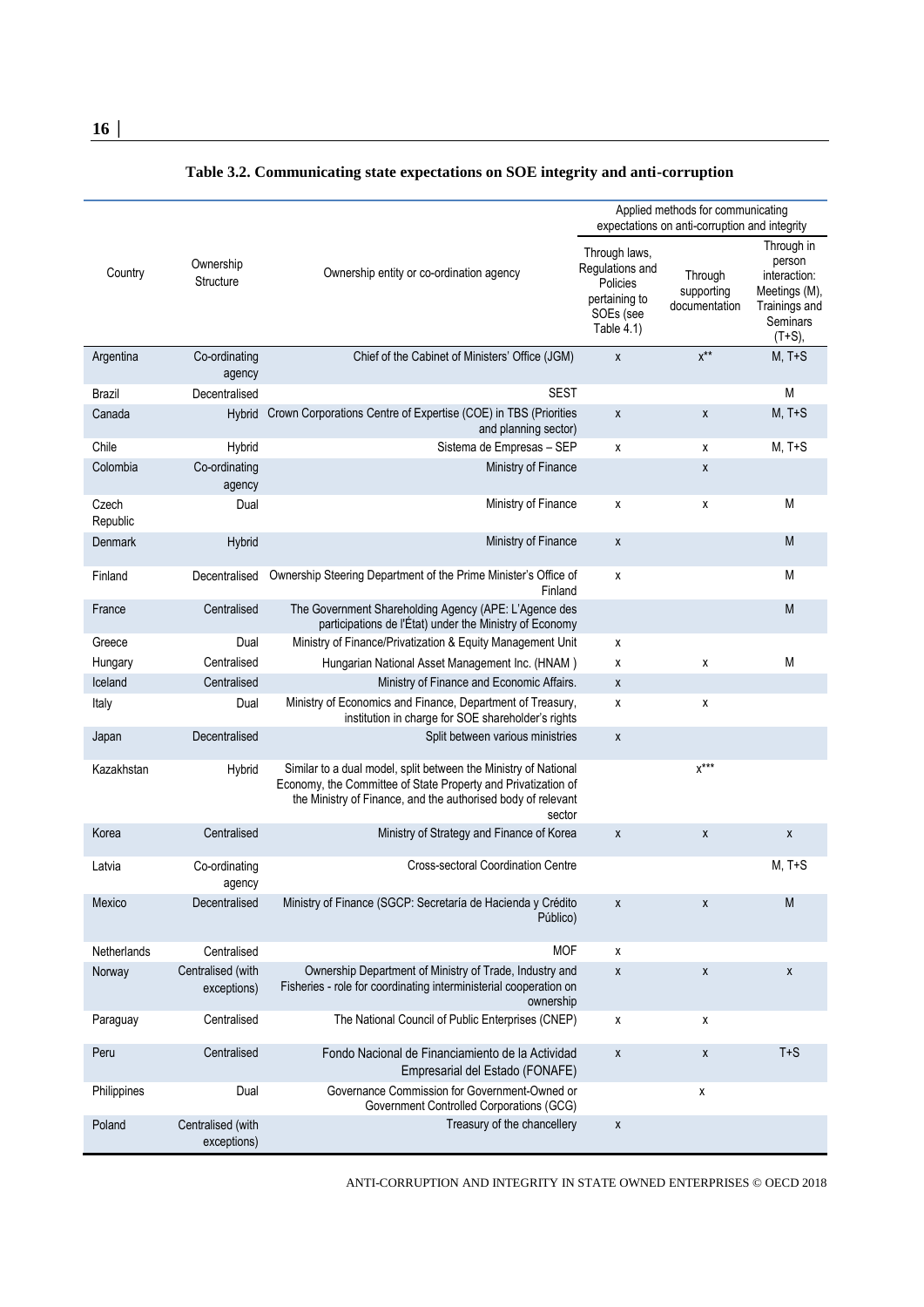| Slovenia      |                            | Centralised                                                                                                                                                                                                                      | x | М  |
|---------------|----------------------------|----------------------------------------------------------------------------------------------------------------------------------------------------------------------------------------------------------------------------------|---|----|
| Sweden        | Centralised                | Ministry of Enterprise and Innovation                                                                                                                                                                                            | X | X  |
| Switzerland   | Dual                       | Line Ministries and Federal Finance Administration - FFA                                                                                                                                                                         | x | М  |
| Turkey        | <b>Twin Track</b><br>model | The Privatisation Administration (PA) is an executive body that<br>directs the restructuring and privatisation process of<br>SOEs.7Most SOEs are still solely under Treasury, Directorate<br>General of State-Owned Enterprises. |   | ⋏  |
| <b>TOTALS</b> |                            | 23                                                                                                                                                                                                                               |   | 10 |

*Note*:  $o = no$  data; \*Sweden's ownership is coordinated by prime minister with treasury of chancellery, and ministries have to exercise ownership for certain SOEs; \*\*Argentina is currently preparing *Guidelines on the Good Governance of SOEs; \*\*\** in Kazakhstan, approving their development strategies and development plans;

*Source*: OECD (2017), *Questionnaire on integrity and anti-corruption by SOES and their ownership*, unpublished; more information about ownership structures is found in the forthcoming OECD Compendium on SOE Governance.

The study's findings show that corruption remains a concern in the SOE sector, and that there are risks and obstacles to overcoming them that should be considered by both SOEs and also the state as owner. States may consider undertaking or strengthening the following approaches to improving integrity in the SOE sector, keeping in mind the need for a strict separation of roles between the owner and the management of the SOE (the state avoiding hands-on intervention in individual SOEs) (OECD, 2015a). The following suggestions are based on countries' existing good practices:

- **Leading by example with regards to integrity and accountability**. SOEs perceive that a lack of integrity in the public sector is one of the main obstacles to promoting integrity and preventing and detecting corruption in their SOE. Measures must be established to counter any existing incentives for the state or state actors to hide corruption or other irregular practices in the interest of corporate insiders or policy makers.
- **Ensuring a level playing field by making SOE objectives, and any subsidies or preferential treatment, transparent**. Companies with mixed objectives (public policy and commercial) report less corruption than companies with entirely commercial objectives, but face influence in decision-making and higher risks than entirely commercial companies. A high-level of disclosure should be required for SOES with public policy objectives, yet SOEs with entirely commercial objectives report to disclose financial assistance slightly more often that SOEs with policy objectives, suggesting a greater need for transparency in the ownership and financial assistance to SOEs pursuing policy objectives. There is potential that SOEs with mixed objectives underreported the degree to which they have witnessed corrupt or other irregular practices in recent years.
- **Making expectations about anti-corruption and integrity explicit as part of their broader expectations for SOEs, and actively communicating them**. Four out of five survey respondents felt state expectations around anti-corruption and integrity were clearly communicated by the state – the rest were more likely to have seen corruption risks materialise in their companies in recent years. Good practices in communicating state expectations include specific references in ownership policies, ownership initiatives on the subject, exposure and awareness of government-wide anti-corruption initiatives, dissemination through regular meetings and trainings, at least at board level, and issuing supporting guidance on implementation.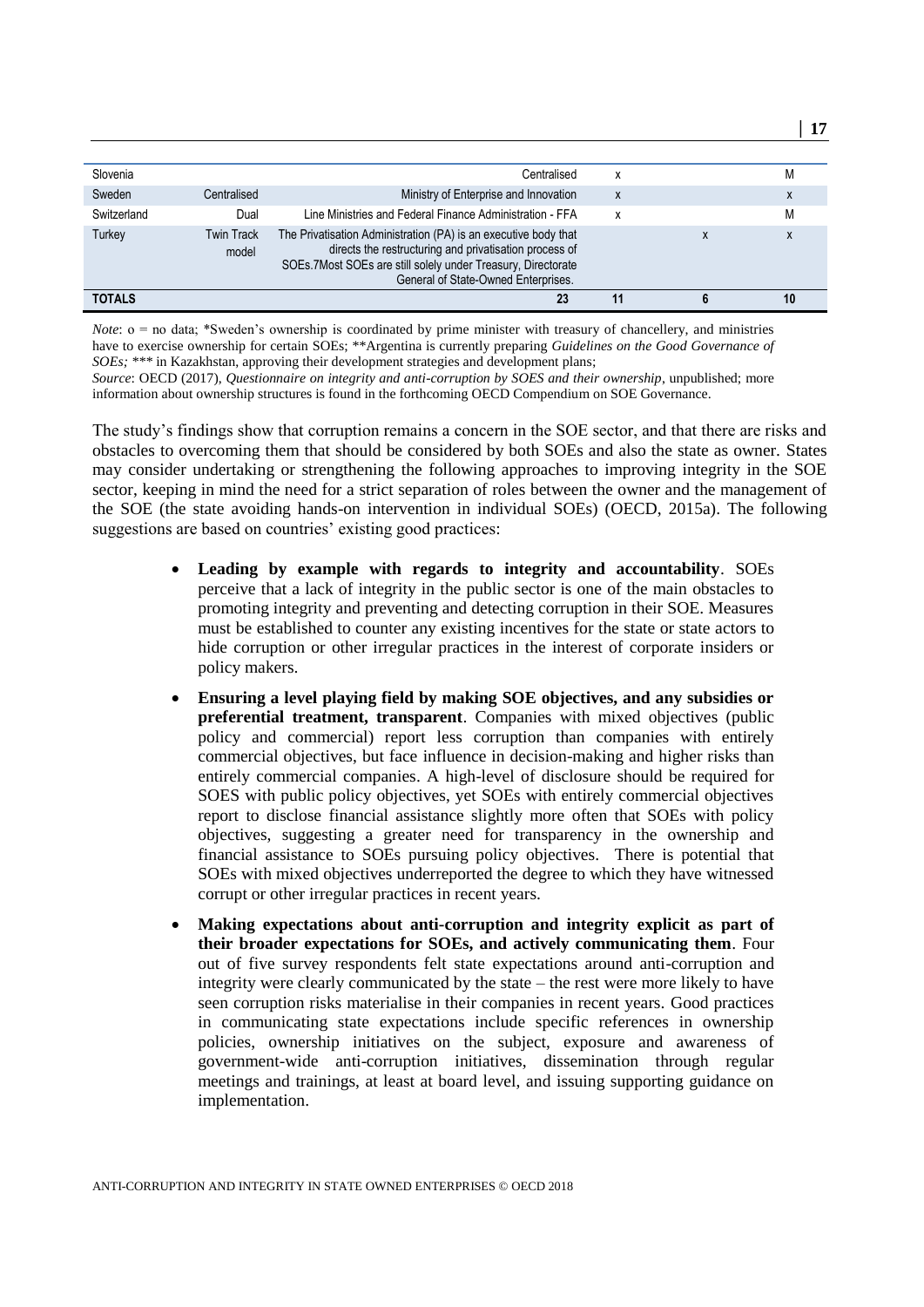- **Contributing to well-informed, objective and autonomous boards**. Evidence shows that companies with a higher proportion of independents (non-executive and non-state) on the board, and a lower proportion of state representatives, is associated with a lower risk of corruption and other irregular practices.
- **Encouraging more inclusive and annual assessments of corruption risks within the SOE that are regularly presented to and deliberated by the board**. The state should define and communicate a broad classification of corruption risks that are considered important and should thus be shared with the state ownership entity. The difference in risk perceptions, by role or status of the respondent, puts emphasis on the need for more inclusive risk assessments and for more systematic communication between integrity functions and the board. Boards are not always provided with relevant integrity and risk findings and, when they are, some SOEs pointed to a lack of their deliberation by the board. Finally, only 34% of companies publicly disclose material foreseeable risk factors and measures taken to manage such risks. The state ownership entity may also consider channels to be regularly informed about corruption risks, and to develop a capacity to better understand them.
- **Developing consistent procedures when notified of cases of actual or suspected corruption**. In most countries there is no systematic approach by the ownership entity to deal with corruption suspicions. It is done in an ad-hoc manner that suggests states could benefit from a clearer plan of action, including requiring adequate follow-up from the SOE that takes into account the potential roles of the ownership entity, regulatory authorities, enforcement agencies and the Supreme Audit Institution. Meeting opportunistic behaviour or undue influence in SOEs with strict enforcement will demonstrate that the SOEs do not unfairly benefit from its state ownership, market position or role in pursuing policy objectives.

The above findings act as a basis for future guidance for the state as SOE owners on the topic of integrity and anti-corruption. **Part B of this document** offers potential recommendations that could form this OECD Guidance. **Part** C **of this document** also provides a list of existing international instruments that the OECD will draw on in the process of elaborating new Guidance.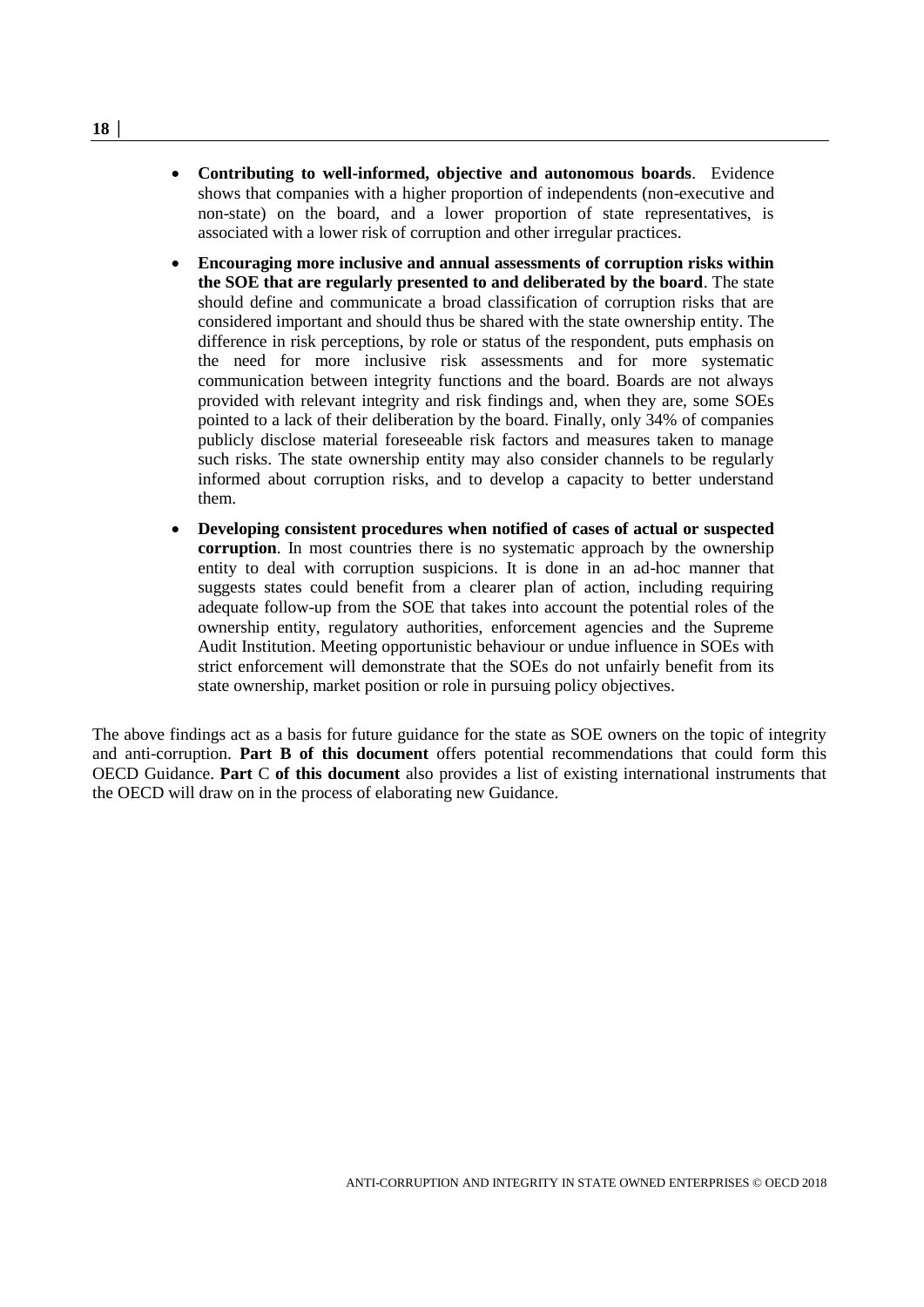## <span id="page-18-0"></span>**Notes**

<sup>i</sup> As per the *OECD Guidelines on Corporate Governance of State-Owned Enterprise (2015), a state*owned enterprise (SOE) is considered any corporate entity recognised by national law as an enterprise, and in which the state exercises ownership. This includes joint stock companies, limited liability companies and partnerships limited by shares.

ii A PWC survey of economic crime in 2016 showed that 24% of private companies suffered from bribery and corruption, registering as the third largest form of economic crime behind asset misappropriation (64%) and cybercrime (32%) (PwC, 2016). PwC's 2016 survey of Global Economic Crime includes 6,337 completed surveys across 115 countries in industrial, consumer sectors, technology and other sectors, and financial and professional services.

iii Likelihood is the possibility/probability that a risk event may occur in, or involving, your company. Impact is the affect that the risk event would have on achievement of your company's desired results or objectives. For instance, high impact would have a severe impact on achieving desired results, such that one or more of its critical outcome objectives will not be achieved. Low impact would have little or no impact on achieving outcome objectives (Georgetown University, 2017)

<sup>iv</sup> The correlation included 27 of the countries participating in the SOE survey. Data was not available for Iceland, Israel, Latvia, Lithuania, Pakistan, Slovakia or Switzerland.

<sup>v</sup> For more information, please see page 90 of OECD (2015a), Corporate Governance and Business Integrity: A stocktaking of Corporate Practices, OECD Publishing, Paris, <http://www.oecd.org/daf/ca/Corporate-Governance-Business-Integrity-2015.pdf>

#### <span id="page-18-1"></span>**References**

Ethics and Compliance Initiative (ECI) (2016), *Measuring Risk and Promoting Workplace Integrity, Global Business Ethics Survey*, Ethics and Compliance Initiative, 2016, <https://www.ethics.org/ecihome/research/gbes/gbes-form>

International Monetary Fund (IMF) (2017), *The Role of the Fund in Governance Issues - Review of the Guidance Note - Preliminary Considerations - Background Notes*, Policy Papers, the International Monetary Fund, [http://www.imf.org/en/Publications/Policy-](http://www.imf.org/en/Publications/Policy-Papers/Issues/2017/08/01/pp080217-background-notes-the-role-of-the-fund-in-governance-issues-review-of-the-guidance-note)[Papers/Issues/2017/08/01/pp080217-background-notes-the-role-of-the-fund-in-governance](http://www.imf.org/en/Publications/Policy-Papers/Issues/2017/08/01/pp080217-background-notes-the-role-of-the-fund-in-governance-issues-review-of-the-guidance-note)[issues-review-of-the-guidance-note](http://www.imf.org/en/Publications/Policy-Papers/Issues/2017/08/01/pp080217-background-notes-the-role-of-the-fund-in-governance-issues-review-of-the-guidance-note)

OECD (2017), *Questionnaire on integrity and anti-corruption by SOES and their ownership*, unpublished.

OECD (2015a), *OECD Guidelines on Corporate Governance of State-Owned Enterprises, 2015 Edition*, OECD Publishing, Paris.<http://dx.doi.org/10.1787/9789264244160-en>

OECD (2015b), *Corporate Governance and Business Integrity: A Stocktaking of Corporate Practices*, OECD Publishing, Paris, [http://www.oecd.org/daf/ca/Corporate-Governance-Business-Integrity-](http://www.oecd.org/daf/ca/Corporate-Governance-Business-Integrity-2015.pdf)[2015.pdf](http://www.oecd.org/daf/ca/Corporate-Governance-Business-Integrity-2015.pdf)

OECD (2014), *OECD Foreign Bribery Report: An Analysis of the Crime of Bribery of Foreign Public Officials*, OECD Publishing, Paris. <http://dx.doi.org/10.1787/9789264226616-en>

ANTI-CORRUPTION AND INTEGRITY IN STATE OWNED ENTERPRISES © OECD 2018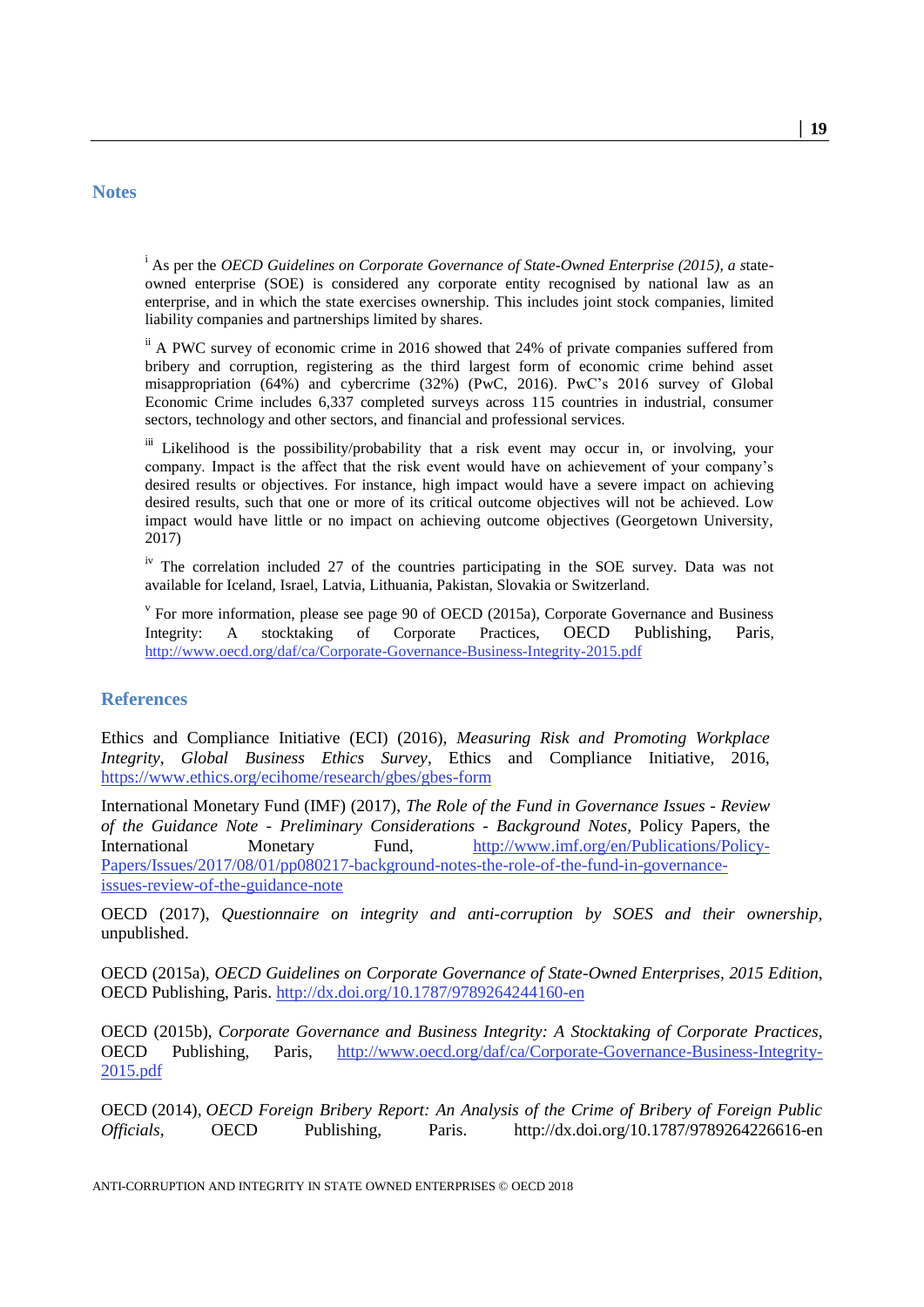## <span id="page-19-0"></span>**Part B: Proposed building blocks of future Anti-corruption and integrity guidelines for the state**

## <span id="page-19-1"></span>**I. Integrity of the state**

## <span id="page-19-2"></span>**Building block 1: Apply high standards of integrity to those exercising ownership of stateowned enterprises on behalf of the general public**

The state should set high standards of conduct for public officials responsible for the ownership of SOEs. It should be mindful of the fact that it is exercising its ownership rights on behalf of the general public who are the ultimate owners. It should set an example for integrity and conduct of SOEs. SOEs should not be operated as conduits for political finance, patronage, or personal or related-party enrichment.

## <span id="page-19-3"></span>**Building block 2: Establish ownership arrangements that are conducive to integrity**

The State should design its ownership practices in a way which is supportive of high standards of integrity, including by separating ownership from other government functions and minimising opportunities for political intervention and other undue influence by the state, serving politicians or politically-connected third parties in SOEs. The ownership structure should be transparent. So too should be the methods of communication between the ownership function and other parts of government or third-party advisers, and between the ownership function and SOEs. At the same time, the state should encourage professional co-ordination between the relevant state authorities responsible for the avoidance of corruption.

## <span id="page-19-4"></span>**II. Ownership and governance**

## <span id="page-19-5"></span>**Building block 3: Ensure clarity in the legal and regulatory framework and in the State's expectations**

The State should ensure that the legal and regulatory framework facilitates a level playing field in the marketplace, and that SOE objectives are transparent and that state expectations on anti-corruption and integrity are explicit and clearly communicated. The State should thereby communicate a consistent message that promotes high standards of integrity and low tolerance to corruption and related irregular practice. Expectations should be clear particularly in high risk areas such as public procurement, conflict of interest, privatisation, political party financing, bribery, patronage and favouritism. The State can make compliance easier by aggregating expectations into one document, such as the ownership document. The ownership function should seek confirmation from SOEs that such expectations are understood and integrated throughout the corporate hierarchy.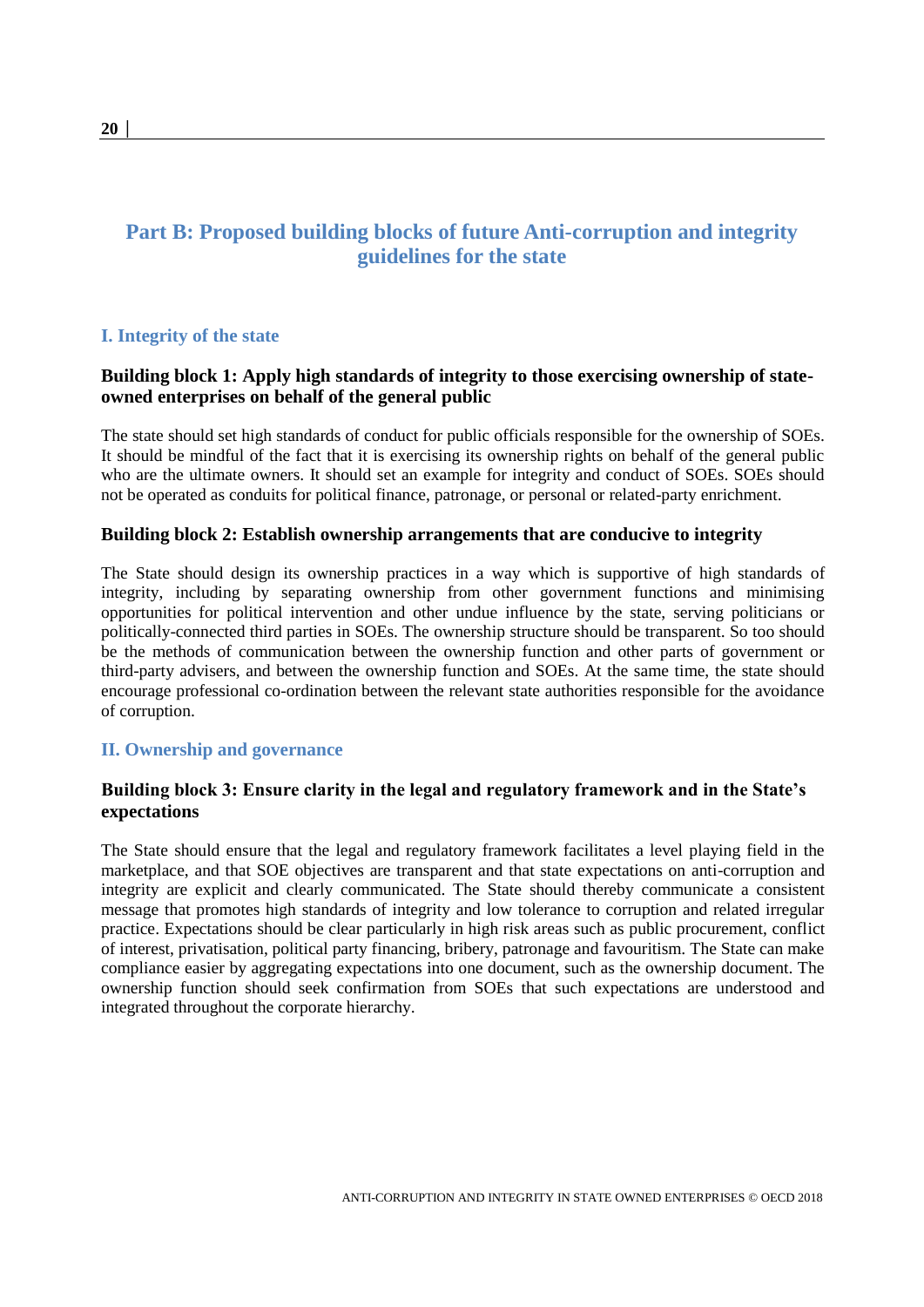## <span id="page-20-0"></span>**Building block 4: Act as an informed and active owner with regards to integrity in stateowned enterprises**

The state should ensure that relevant agencies, including but not limited to the ownership function, monitor SOEs' corruption risks and integrity and anti-corruption efforts. Information-sharing should occur when state ownership is decentralised, or when other government functions are involved in monitoring SOEs, such as Supreme Audit Institutions or State Comptrollers. The state ownership function itself should be duly informed about corruption risk when setting and monitoring objectives and risk tolerance, reporting on SOE performance, developing a disclosure policy and establishing clear remuneration policies for boards. Corruption risk and mitigation efforts should thus be an integral part of the ownership's dialogue with SOEs' boards of directors or top management. Moreover, ownership entities may develop capacity in the area of risk and control, in order to understand and assess red flags and vulnerabilities of its SOEs. Failure in this regard would imply State responsibility in the case where corruption in SOEs does occur.

## <span id="page-20-1"></span>**III. Corruption prevention and detection at the SOE level**

## <span id="page-20-2"></span>**Building block 5: Require adequate risk management systems within state-owned enterprises**

The State should ensure that SOEs understand, manage and, when appropriate, communicate risks, including corruption-related and compliance risks. The State should expect its enterprises to develop risk management systems consistent with private sector best practices. States should encourage risk analysis to be inclusive and conducted on an annual basis, and require that they incorporate corruption-related risks. Risk analysis should allow for consideration of high-risk areas, such as engagement in public procurement or sub-contracting, as well as for integration of new and emerging risks. Risk management should be monitored by SOEs' decision-making bodies.

## <span id="page-20-3"></span>**Building block 6: Require adoption of high quality integrity mechanisms within stateowned enterprises**

The State should, without intervening in the management of individual SOEs, take all appropriate steps to strengthen internal SOE governance and promote integrity, including by instructing SOEs to adopt internal control mechanisms that are integrated into the risk management system, internal and external audit and transparency and disclosure mechanisms amongst other ethics and compliance measures in line with internationally accepted best practices. States should promote board professionalisation and capacity development. States should encourage Boards and Executive management to take all necessary measures to instil a company culture in which SOE and professional values are known and upheld, compliance is made easy, opportunities for corruption are minimised and digressions are sanctioned.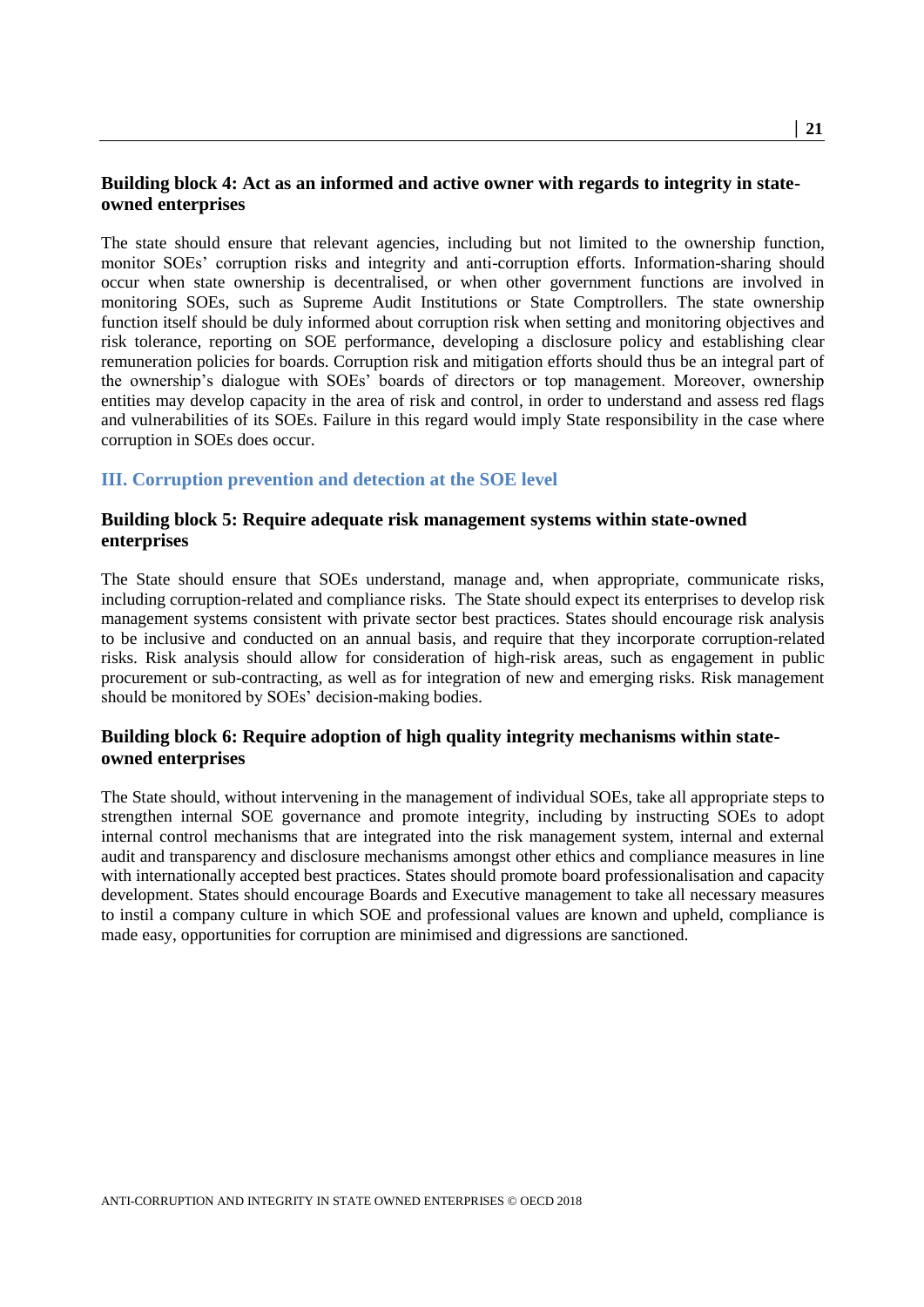## <span id="page-21-0"></span>**Building block 7: Safeguard the autonomy of state-owned enterprises and their decisionmaking bodies**

The State should ensure that SOEs are overseen by effective and competent boards of directors who are empowered to oversee the companies' management and act autonomously from the State. This includes ensuring that serving politicians do not sit on SOE boards; board members are selected on the basis of merits and subject to transparent procedures; conflicts of interest are declared and managed at the time of appointment and during the tenure; and an appropriate number of independent directors unrelated to the State serve on each board of directors. States should ensure that board appointment criteria are clear, consistent and take into account the integrity of candidates. The state should express an expectation that the board be apply similar standards for hiring of CEOs and other members of the executive management.

## <span id="page-21-1"></span>**IV. Accountability of SOEs and of the state**

## <span id="page-21-2"></span>**Building Block 8: Require objective external review of state-owned enterprises and the ownership function**

States should ensure that SOEs are subject to adequate external audit that provides assurance on their financial and non-financial performance. This includes assuring that SOEs' financial statements are subject to external audit based on high-quality internationally accepted standards. The work of relevant authorities at the state level – such as Supreme Audit Institutions and State Comptrollers in reviewing SOE performance – can be a useful complement to, but cannot replace, regularised external audit. Ownership entities should, as part of the public administration, be audited by the Supreme Audit Institution and the findings should be made public.

## <span id="page-21-3"></span>**Building block 9: Take action and respect due process for investigations and prosecutions**

Keeping in mind that cases of corruption in SOEs could be liable to trigger political costs, states should develop transparent procedures to ensure that all potential cases are investigated and prosecuted as needed. States should encourage self-reporting by SOEs that have detected irregular practices. Enforcement of provisions in the legal framework should be rigorous and systematic, to demystify a perception that SOEs may be given unfair advantage or protected by their ownership. The State should stablish mechanisms to ensure that the SOEs as well as all relevant government agencies, without interference from the State, co-operate fully with the authorities. The state should have processes for follow-up with SOEs on mitigating recurrence, for instance the elaboration of an action plan to remedy the lack of, or weaknesses in, internal controls and the communication of lessons learned throughout the SOE hierarchy. The state should also assess need for reforms within SOEs or in the exercise of its duties following a case of corruption or related misconduct.

## <span id="page-21-4"></span>**Building block 10: Invite the inputs of civil society, the public and the press**

The State should co-operate with stakeholders such as civil society, trade unions, private sector representatives and the public and press in highlighting and addressing problems of corruption in SOEs. This includes providing accessible channels for stakeholders to raise concerns. Special care should be taken to ensure that state or SOE representatives, who may themselves be party to irregular practices, are not empowered to silence criticism or stifle investigations.